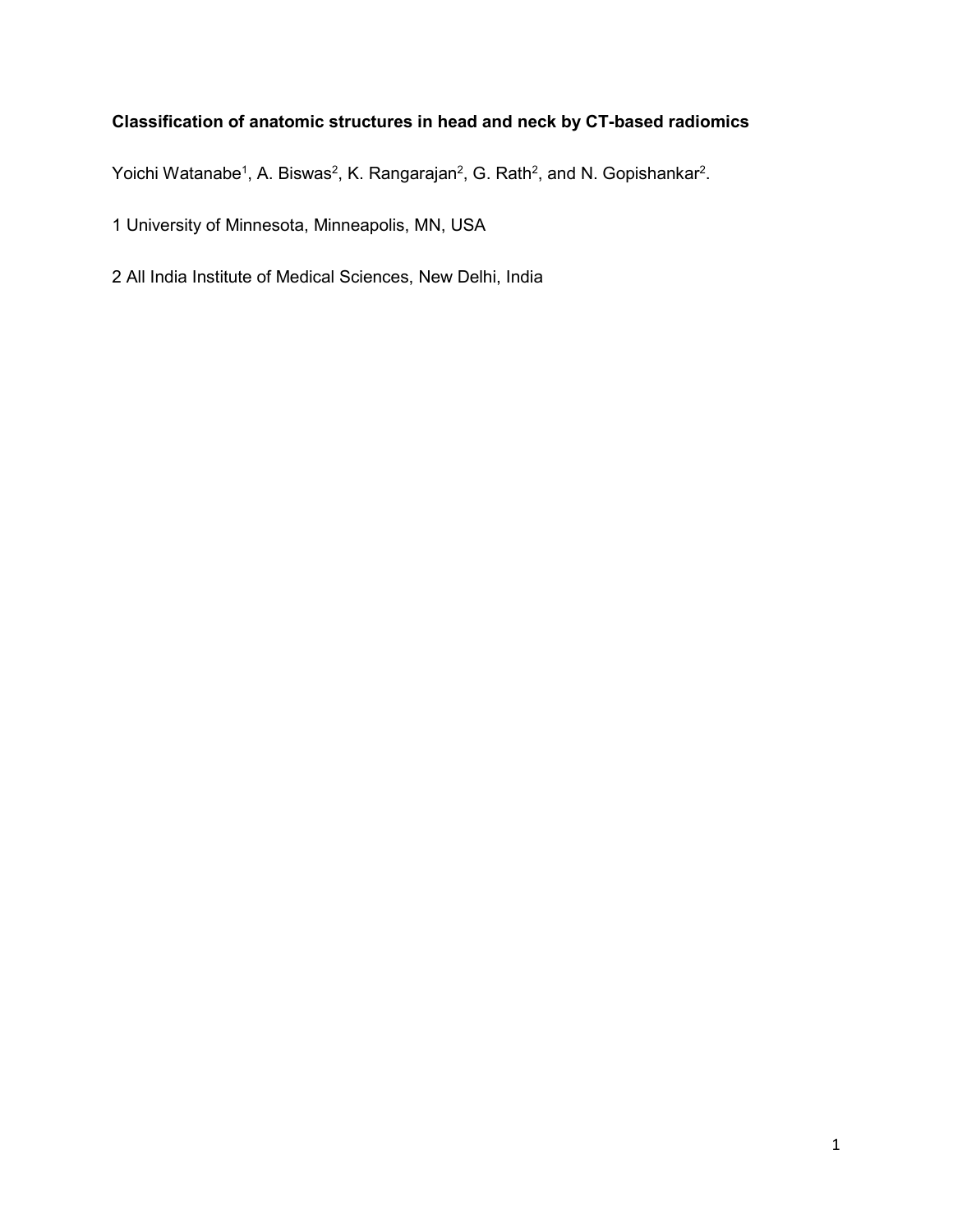#### **Abstract**

**Background and Purpose:** Radiomics features are used to identify disease types and predict therapy outcomes. However, how the radiomics features are different among different anatomical structures has never been investigated. Hence, we analyzed the radiomics features of 22 anatomical structures in the head and neck area in CT images. Furthermore, we studied whether CT radiomics can classify anatomical structures of the head and neck using unsupervised machine-learning techniques.

**Materials and methods:** We obtained IMRT/VMAT treatment planning data from 36 patients treated for head and neck cancers in a single institution. There were 1357 contours of more than 22 anatomical structures drawn on planning CTs. We calculated 174 radiomics features using the SIBEX program. First, we tested whether the radiomics features of anatomical structures were unique enough to classify all contours into 22 groups. We then developed a two-stage clustering technique to classify 22 anatomic structures into sub-groups with similar physiological or biological characteristics.

**Results:** The heatmap of 174 radiomics features of 22 anatomical structures showed a distinct difference among tumors and other healthy structures. Radiomics features have allowed us to identify the eyes, lens, submandibular, pituitary glands, and thyroids with over 90% accuracy. The two-stage clustering of 22 structures resulted in six subgroups, which shared common characteristics such as fatty and bony tissues.

**Conclusions:** We have shown that anatomical structures in head and neck tumors have distinguishable radiomics features. We could observe similarities of features among subgroups of the structures. The results suggest that CT radiomics can help distinguish the biological characteristics of head and neck lesions.

2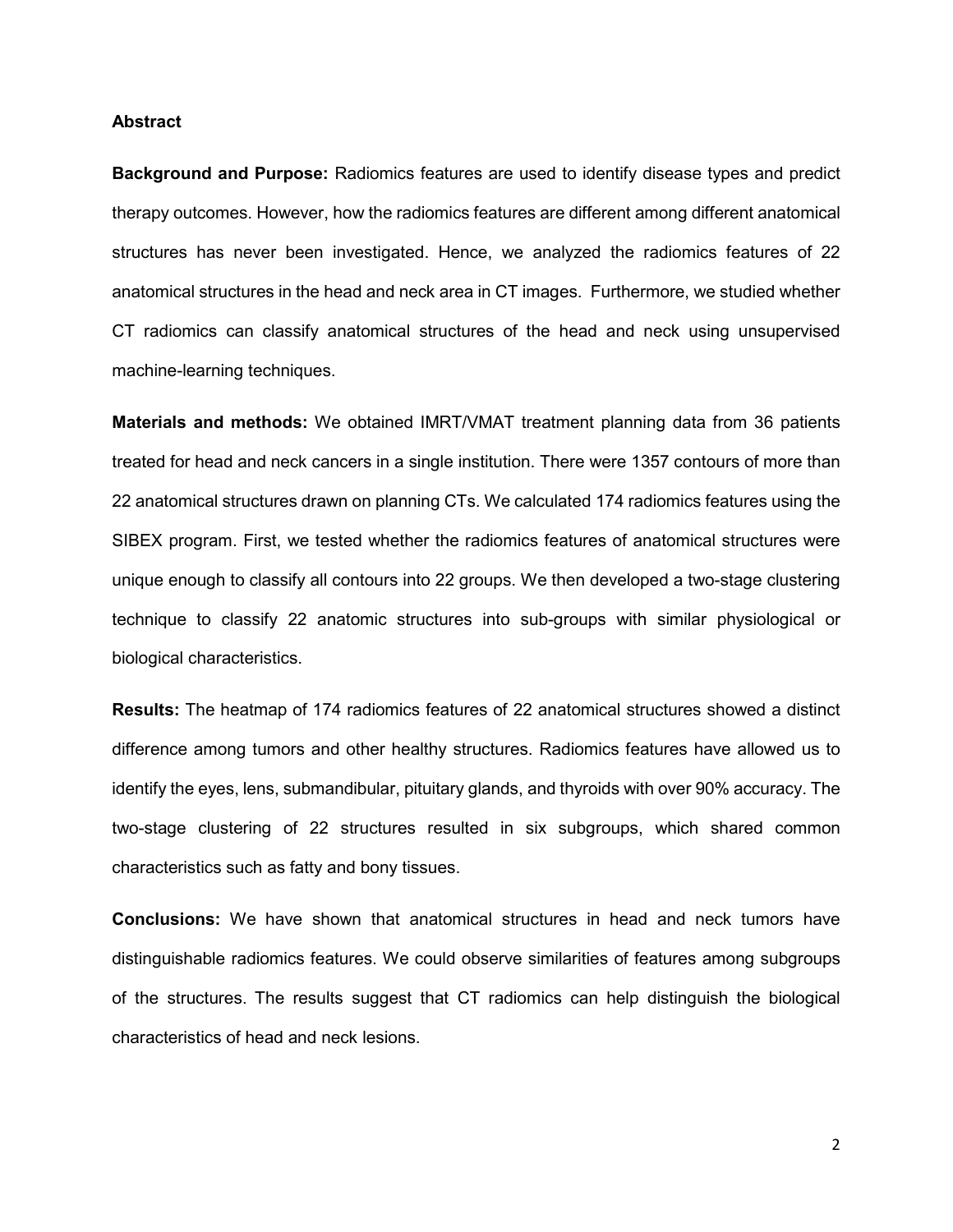# Keywords

Radiomics, CT, anatomical structures, head and neck, PCA, clustering

# Abbreviations

| <b>CT</b>   | Computed tomography            |  |
|-------------|--------------------------------|--|
| <b>CTV</b>  | Clinical target volume         |  |
| <b>FBN</b>  | Fixed bin number               |  |
| <b>FBS</b>  | Fixed bin size                 |  |
| <b>GTV</b>  | Gross tumor volume             |  |
| <b>PCA</b>  | Principal component analysis   |  |
| <b>PC</b>   | Principal component            |  |
| <b>PTV</b>  | Planning target volume         |  |
| <b>WCSS</b> | Within cluster sum of squares  |  |
| <b>TSS</b>  | Total cluster sum of squares   |  |
| <b>BCSS</b> | Between cluster sum of squares |  |
| $\Lambda$   | The ratio of BCSS/TSS          |  |

# Corresponding Authors

Gopishankar Natanasabapathi, PhD,

Assistant Professor of Radiotherapy (Medical Physics),

Department of Radiation Oncology, Dr. B. R. A. IRCH,

All India Institute of Medical Sciences, Ansari Nagar,

New Delhi - 110029, India. Cell No - +919650553660

[gshankar1974@yahoo.com](mailto:gshankar1974@yahoo.com)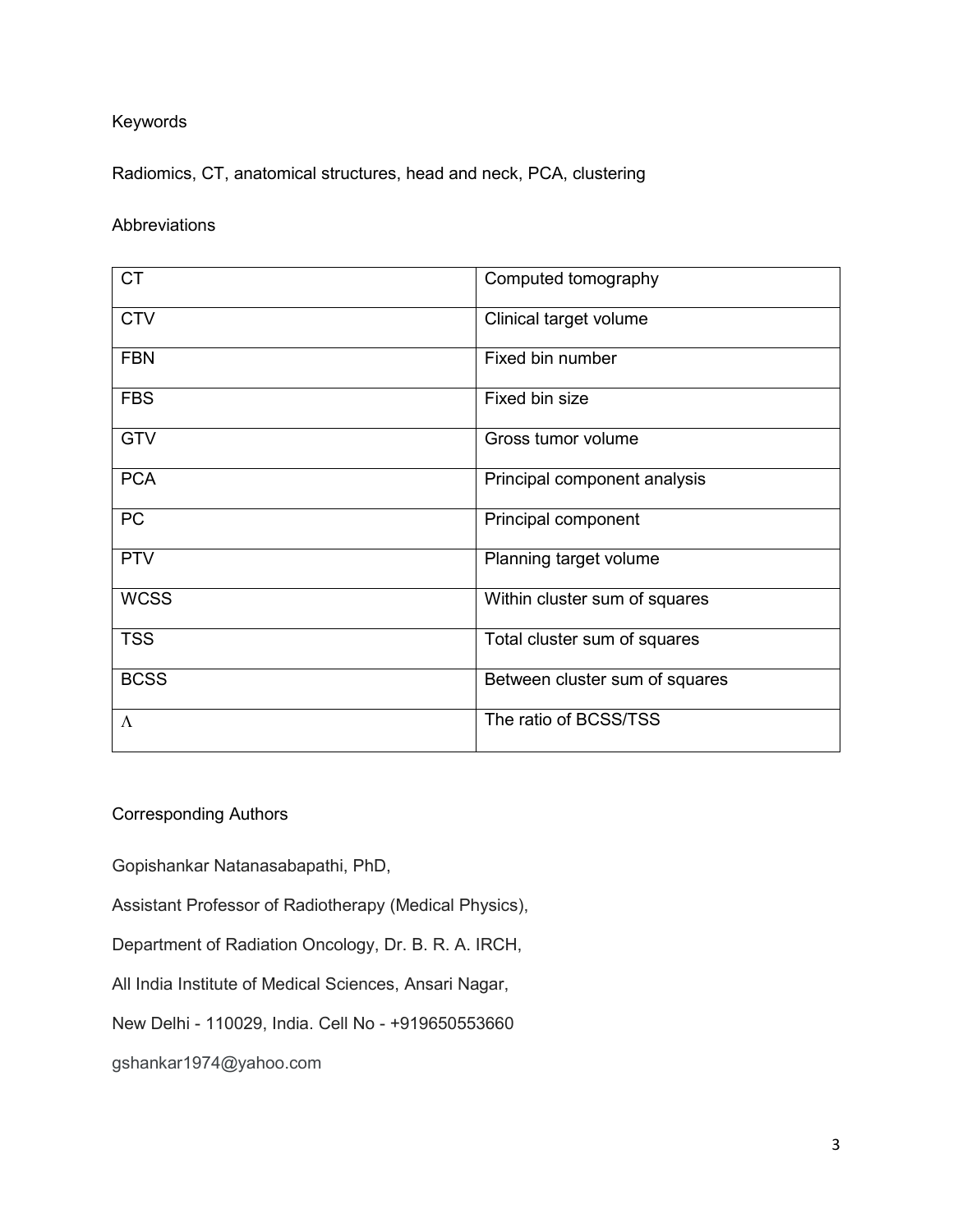#### **Introduction**

Radiomics is increasingly used for quantitative characterization of diagnostic images, particularly as potential biomarkers for evaluating cancer therapy, including radiation therapy. Many applications of radiomics are focused on predicting the cancer therapy outcome and toxicity with the radiomics features as biomarkers or predictors (1-14). Furthermore, there are many studies in which radiomics features were used to differentiate tumor from healthy tissue (15, 16), classify the tumor type (17, 18), and determine the tumor grade (19-21). Some investigated differences in radiomics features of tumors in different organs (22). Applications of radiomics to discover the genomics from diagnostic images are another active area, and it is called radiogenomics (23). In addition, there are emerging applications for detecting microenvironments such as hypoxia (24, 25) and studying tumor immune biology (26).

Despite the immense activities in radiomics applications in radiology and radiation oncology, as evidenced by the number of publications on the topic, to the author's knowledge, no one investigated the differences of radiomics features among different organs and structures, including tumor lesions. Hence, we studied the variability of radiomics feature values by analyzing the radiomics features of anatomical structures in head and neck areas. In this study, we addressed three questions:

- 1. Are radiomics features of tumors different from those of healthy structures in the head and neck area?
- 2. Do anatomical structures and tumors have structure-specific radiomics features?
- 3. Can anatomical structures be classified into subcategories based on their functions and tissue types using radiomics?

To answer question #3, we needed to categorize M anatomical structures in the head and neck area into J categories or structure groups, which may share common physiological and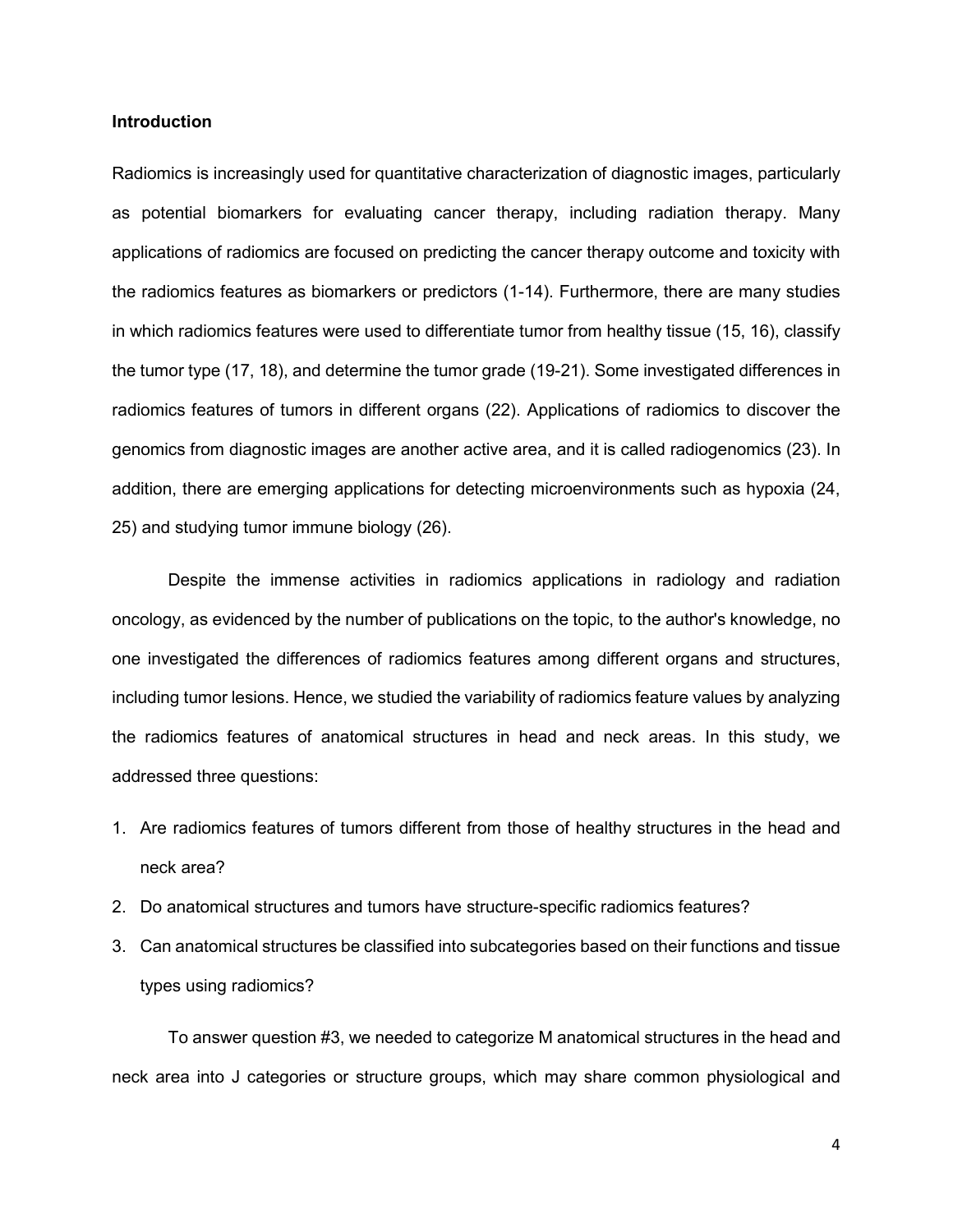biological characteristics using radiomics features of N samples obtained from treatment planning CT image data. In this study, we solved these problems by an unsupervised machine learning (ML) technique, i.e., clustering algorithms. A simple application of the algorithm could not classify all contours into J categories. Hence, we developed a two-stage clustering method to accomplish the goal. In Stage-1, we obtained six clusters or subgroups from N samples or contours belonging to one of M anatomical structures. Using the known anatomical structure of those contours, we calculated the probabilities that a contour is assigned to one of six subgroups. Using the probabilities as parameters for the stage-2 clustering, we classified M anatomical structures into J categories.

The results will demonstrate the ability of radiomics in differentiating the biological processes taking place in different parts of the head and neck having various types of tissue, cellular structures, and physiological functions, which are hidden under the medical images or CT images in this study. Hence, this study will help us enhance our confidence in the radiomics features as potential biomarkers of treatment response and radiation toxicity.

### **Materials and Methods**

#### *Patient data*

We obtained the CT image data sets for 36 patients treated in a single institution, the All India Institute of Medical Sciences (AIIMS) in Delhi, India, for head and neck cancers using the IMRT/VMAT technique. The demographic data and tumor locations of these patients are summarized in Table 1. All patients were scanned using Philips Brilliance Big Bore CTs with the following scanning parameters: helical, 120kVp, 450mAs, 512x512 pixels, slice thickness: 1, 2, or 3mm, FOV: between 240 mm x240 mm and 600 mm x 600 mm, and 16 bits per pixel. For the current study, we chose 22 anatomical structures, including 92 gross tumor volumes (GTV), a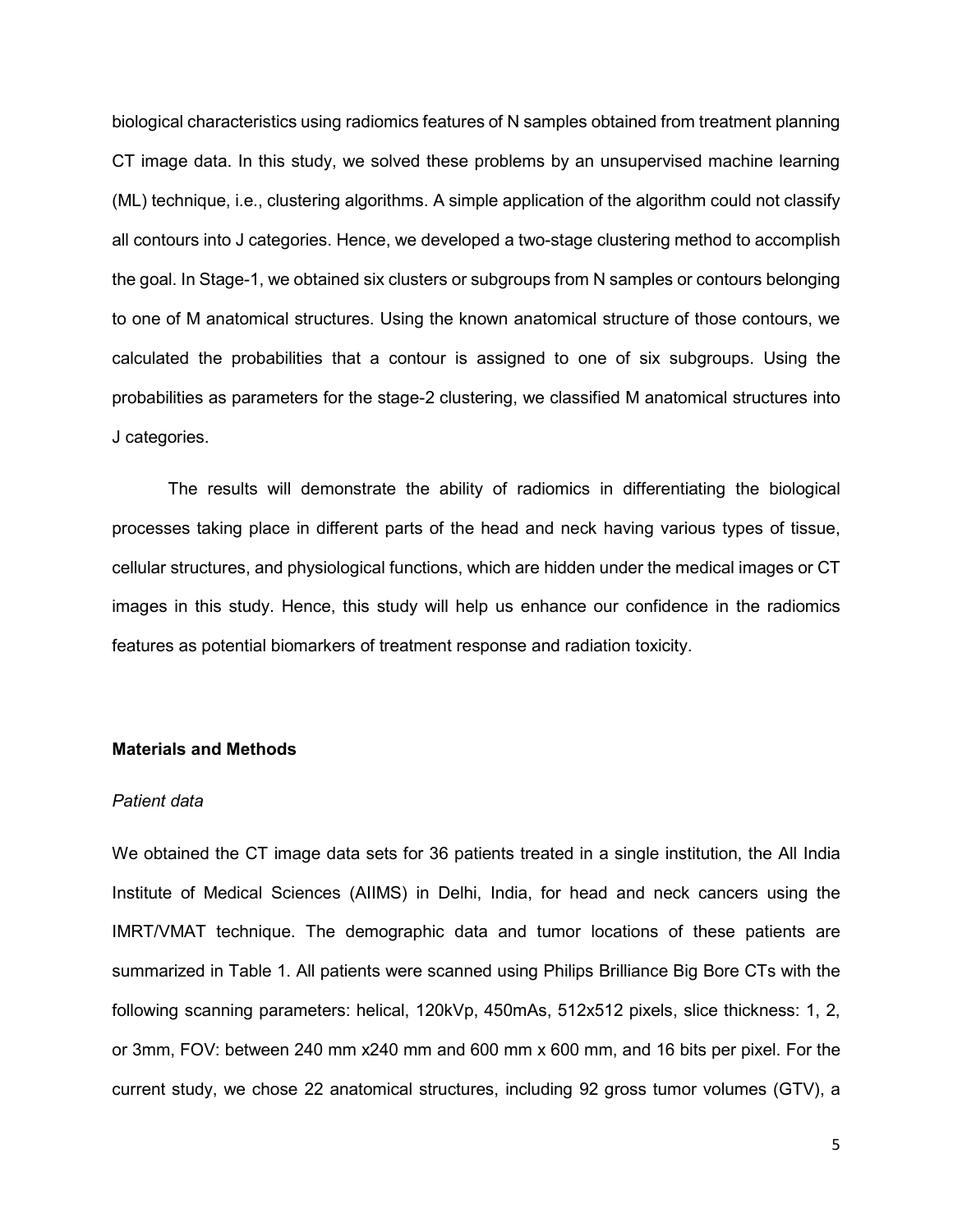total of 67 right and left parotids, and 35 mandibles. See Table 2 for the complete list. There were 1357 contours, but for the current study, we chose 1175 contours of 22 anatomical structures mentioned above. Experienced radiation oncologists segmented all structures for treatment planning. See Figure 1 for an example of CT images showing the contours of GTV, right and left parotids, and mandibles.

| Age            |                                         | 50.9 ±16.79 [18-86] |
|----------------|-----------------------------------------|---------------------|
| <b>Sex</b>     | Female                                  | 13                  |
|                | Male                                    | 23                  |
| Primary region | Nasopharynx                             | 10                  |
|                | Nasal cavity/Maxillary sinus            | 8                   |
|                | <b>Neck</b>                             | 6                   |
|                | Tongue/Base of tongue                   | 5                   |
|                | Salivary glands (parotid/submandibular) | 3                   |
|                | Tonsil                                  | 2                   |
|                | Others (cheek/skull)                    |                     |

Table 2: Characteristics of structures

| <b>No</b>      | <b>Structure Name</b> | Function          | Tissue/cell type               | $N_i^{(1)}$ | Volume   | <b>CT</b> |
|----------------|-----------------------|-------------------|--------------------------------|-------------|----------|-----------|
|                |                       |                   |                                |             | [voxels] | number    |
| 1              | <b>GTV</b>            | Tumor             | Cancer                         | 92          | 52454    | 25.9      |
| $\overline{2}$ | <b>CTV</b>            | Tumor             | Cancer, others                 | 84          | 195608   | 27.9      |
| 3              | <b>PTV</b>            | Tumor             | Cancer, others                 | 76          | 389018   | 39.3      |
| 4              | Parotids              | Salivary gland    | Serous, ductal                 | 67          | 24476    | 5.8       |
| 5              | <b>Mandibles</b>      | Support structure | <b>Bone</b>                    | 35          | 57672    | 36.5      |
| 6              | Eyes                  | Vision            | Water, connective              | 66          | 8292     | 4.5       |
| $\overline{7}$ | Lens                  | Vision            | Lens fibers, epithelial        | 65          | 205      | 2.1       |
| 8              | Lacrimal glands       | Secretory         | Serous, ductal                 | 63          | 695      | 4.8       |
| 9              | Optic nerves          | Vision            | Nerve fibers                   | 72          | 903      | 4.3       |
| 10             | Cochleae              | Auditory          | <b>Bone</b>                    | 66          | 188      | 27.8      |
| 11             | Spinal cord           | <b>CNS</b>        | <b>Nervous</b>                 | 57          | 32257    | 7.0       |
| 12             | Chiasm                | Vision            | Nerve fibers                   | 32          | 943      | 1.9       |
| 13             | <b>Brainstem</b>      | <b>CNS</b>        | <b>Neural</b>                  | 55          | 31727    | 2.4       |
| 14             | Temporal lobe         | <b>CNS</b>        | Neural                         | 64          | 102592   | 2.9       |
| 15             | Submandibular         | Salivary gland    | Serous, mucous                 | 53          | 7948     | 5.3       |
| 16             | Lips                  | Respiratory       | Squamous epithelium            | 30          | 22647    | 18.4      |
| 17             | Esophagus             | Digestion         | Squamous epithelium            | 30          | 9185     | 26.5      |
| 18             | Pituitary gland       | Endocrine         | Chromophils,<br>neurosecretory | 28          | 347      | 2.6       |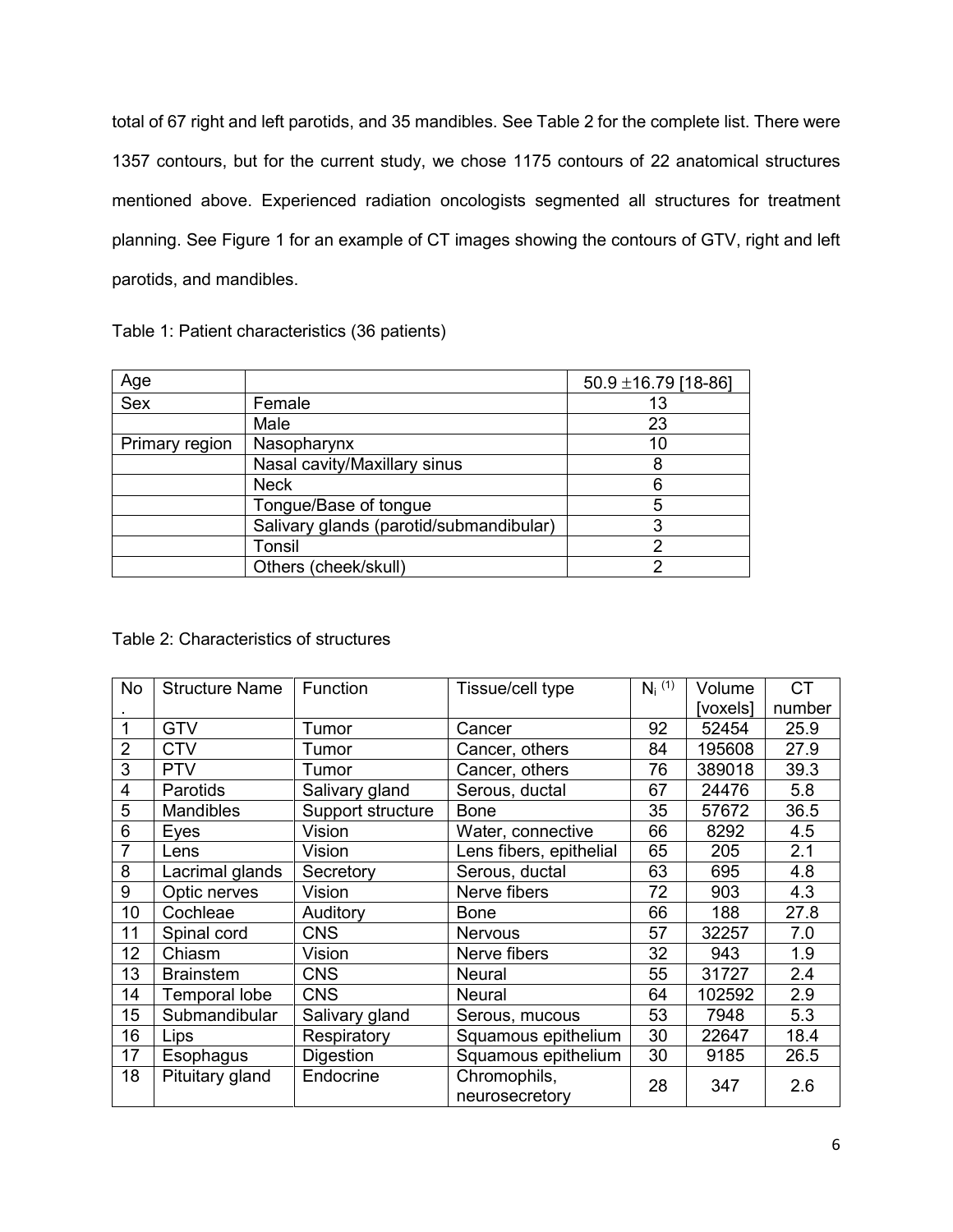| 19             | Thyroid gland | Endocrine        | Follicular                        | っっ | 9509  |      |
|----------------|---------------|------------------|-----------------------------------|----|-------|------|
| 20             | _arvnx        | Respiratory      | Cartilage, columnar<br>epithelium | 25 | 28442 | 30.6 |
| 2 <sup>1</sup> | Oral cavity   | <b>Digestion</b> | Squamous epithelium               | 32 | 73133 | 23.8 |
| 22             | TMJ           | <b>Structure</b> | <b>Bone</b>                       | 56 | 2527  | 18.1 |

(1) The total number of contours belonging to the i-th anatomical structure.

Figure 1: CT images of a typical patient with the contours of GTV, right and left parotids, and mandible.



### *Radiomics*

We calculated 174 radiomics feature values by the SIBEX software (27), which complies with the recommendations of the International Biomarker Standardization Initiative (IBSI) (28). There are 11 categories of radiomics features, as shown in Table 3, which lists the number of features in each category. The complete list of all features can be found in Appendix A. The details of feature calculation algorithms are discussed in the IBSI report (28). The radiomics calculations were done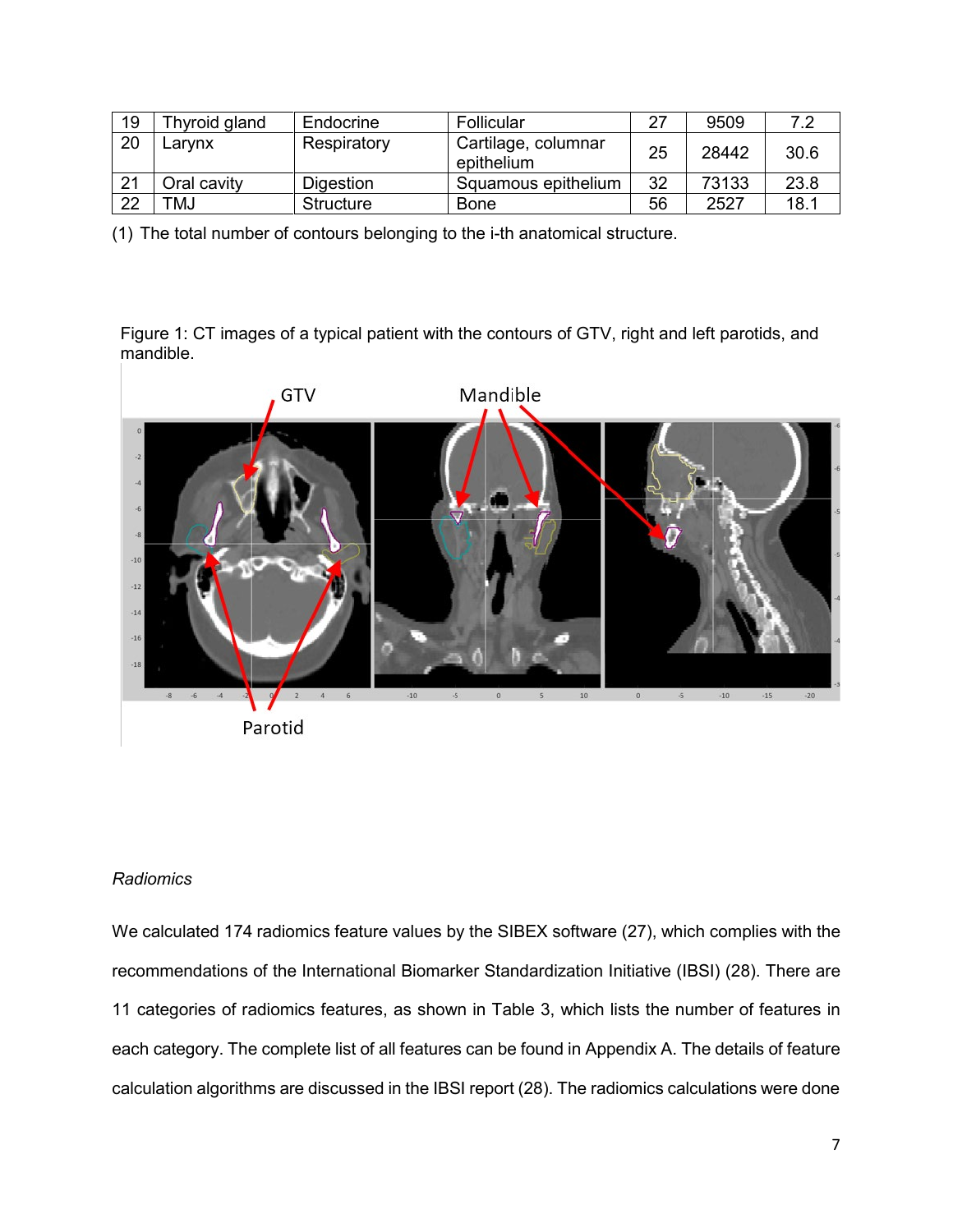using three processing parameters: Fixed Bin Number (FBN) with 32 bins (FBN32) and Fixed Bin Size (FBS) with 25 bin widths (FBS25) and ten bin widths (FBS10).

Table 3: Category and the number of features used for the radiomics analysis. The total number of features was 174.

| Category number | Category name                     | The number of features |
|-----------------|-----------------------------------|------------------------|
|                 | <b>GrayLevelCoocurrenceMatrix</b> | 25                     |
|                 | <b>GrayLevelDistZoneMatrix</b>    | 16                     |
| 3               | GrayLevelRunLengthMatrix          | 16                     |
|                 | GrayLevelSizeZoneMatrix           | 17                     |
| 5               | IntensityDirect                   | 17                     |
| 6               | IntesnityHistogram                | 23                     |
|                 | IntensityVolumeHistogram          |                        |
| 8               | LocalIntensityFeatures            | 2                      |
| 9               | MorphologicalFeatures             | 29                     |
| 10              | NeighborGLDependence              | 17                     |
| 11              | NeighborIntensityDifference       | 5                      |

## *Clustering*

The feasibility of clustering 1175 contours of 22 anatomical structures into subgroups was studied in four steps, as summarized in the process diagram of Figure 2. In the first step (the second from the top), the number of radiomics features used for clustering was reduced from 174 radiomics features to *p* composite features using the principal component analysis (PCA) method (29). In the second step (the stage-1 clustering), we used a clustering algorithm to assign 1175 contours to one of the K clusters or subgroups. Here the contours of an anatomical structure could be assigned to more than one subgroup. By counting the number of contours,  $n_{i,k}$  of a known structure, *i*, which was assigned to a subgroup, *k*, by the clustering, we can generate a frequency distribution of the number of contours of a structure assigned to the subgroups. In step 3, we calculated the normalized frequency, or probability, of contours of anatomical structure, i, assigned to a subgroup k,  $P_{i,k}$ , by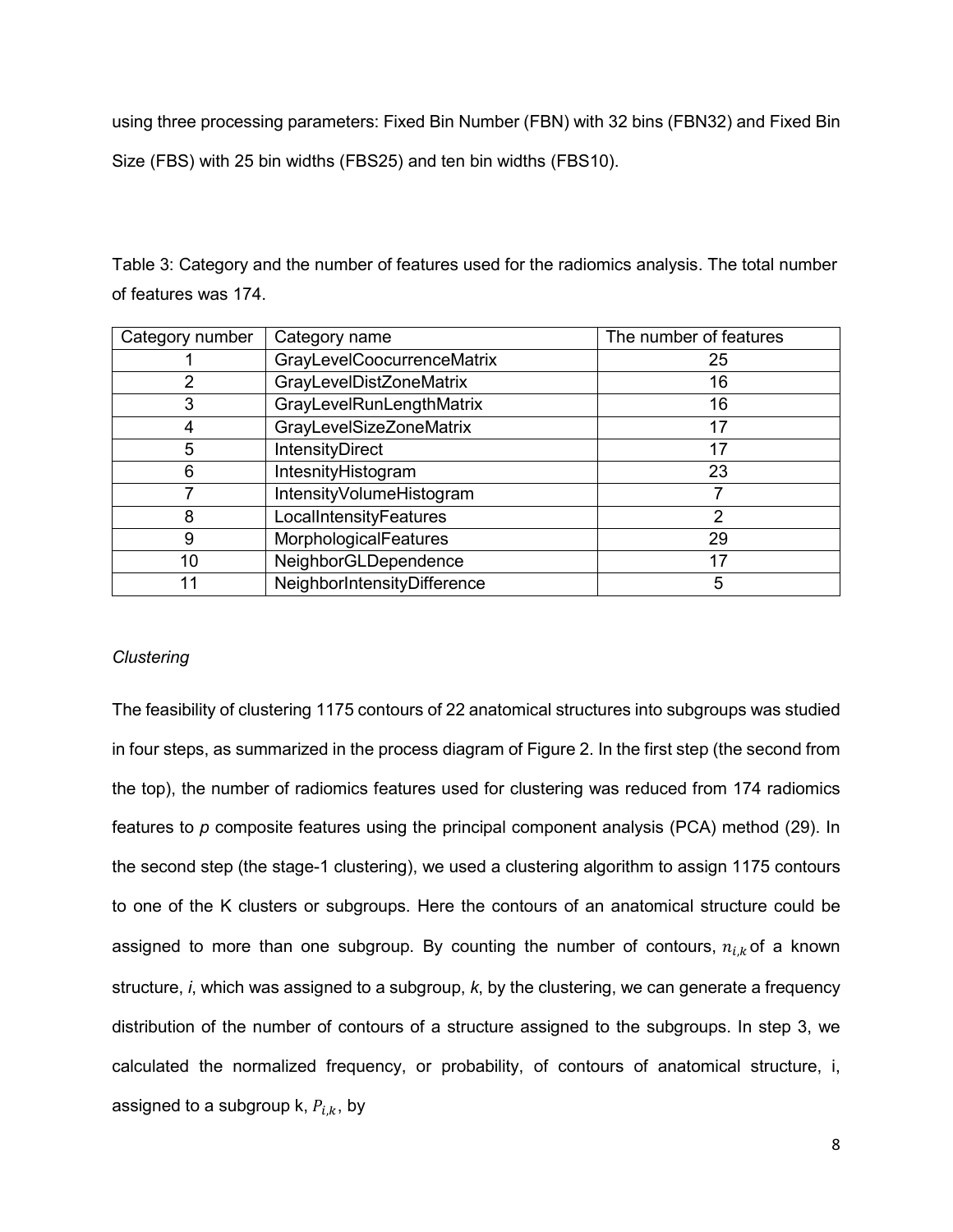$$
P_{i,k} = \frac{n_{i,k}}{N_i} \tag{1}
$$

Here,  $N_i$  is the number of contours known to belong to the structure *i*. So, for every anatomical structure *i*, the following equation holds:

$$
\sum_{k=1}^K P_{i,k} = 1 \quad (2)
$$

Considering  $P_{i,k}$ as a set of new features for the 22 anatomical structures, we did the stage-2 clustering in step 4. The results were 22 anatomical structures categorized into L structure groups, representing tissue type or other similarities among the structures in the same structure group.

Figure 2: Process map of the analysis procedure



For the clustering analysis, radiomics feature values were normalized using the Z-score or linear range methods (29). For the latter, the values were scaled to the range of 0 and 1. We tested varying numbers of principal components p, i.e., p = 2 to 174, for the stage-1 clustering analysis.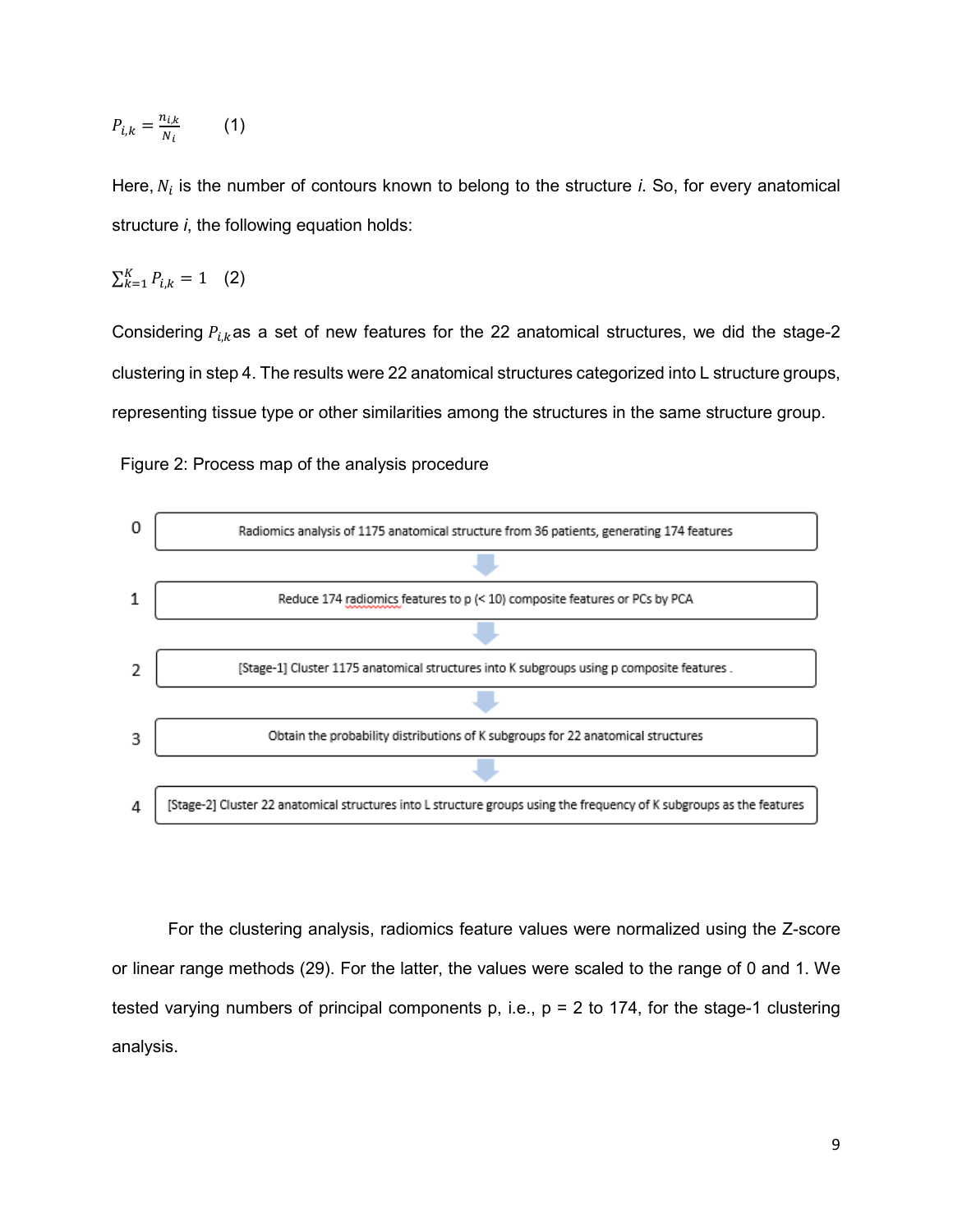After step 1, we generated a heatmap, which presented the distributions of 174 radiomics features for all 1175 contours. Then, the stage-1 clustering was done using the k-means algorithm (29). Next, we evaluated the clustering performance by varying the number of subgroups K from 2 to 22. To assess the performance of the stage-1 clustering for K=22, we calculated the clustering accuracy of 22 anatomical structures. The stage-2 clustering was made using two clustering methods: the k-means and the hierarchical clustering, which generated dendrograms (29). Additionally, we tested the consensus clustering method (30, 31) as an alternative to the twostage clustering method. We did several tests to select optimal hyper-parameters and algorithms by changing analysis options and parameter values for the sensitivity of the final results on the variations. Note that there is the following relationship between the within-cluster sum of squares of cluster k ( $WCSS_k$ ), the between-cluster sum squares (BCSS), and the total cluster sum of squares (TSS):

$$
TSS = BCSS + \sum_{k=1}^{K} WCSS_k \quad (3)
$$

Note that the second term on the right side of Eq. (3) is the total between-cluster sum of squares (TWCCS). We defined the ratio of the between-cluster sum squares (BCSS) and the total cluster sum of squares (TSS), denoted by Λ:

$$
\Lambda = \frac{BCSS}{TSS} \qquad (4)
$$

The  $\Lambda$  value in percentage varied from 0 to 100%. Note that a smaller  $WCSS_k$  means tighter clustering of its members in cluster k. Hence, a larger  $\Lambda$  implies a better clustering. The k-means routine of the R package prints  $WCSS_k$  and  $\Lambda$  (32). Therefore, the performance with different calculation parameters could be evaluated by TWCCS or Λ.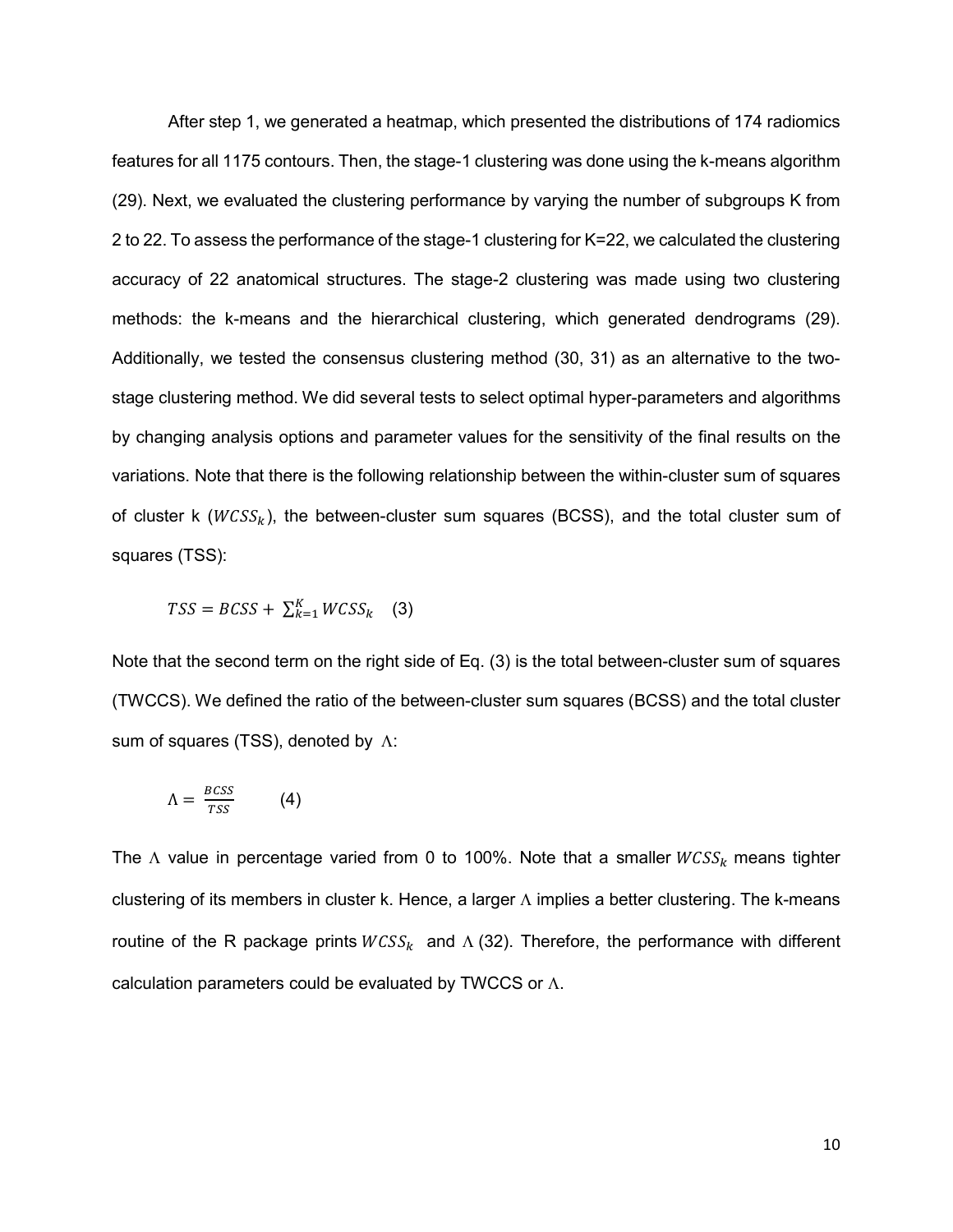### **Results**

#### *Selection of parameters and methods*

Table 4 shows the parameter values and methods used to optimize the analysis method for the data presented in this study. The binning method used to calculate the radiomics features affects the calculated absolute values. We tested the fixed bin size (FBS) with 10 bins and 25 bins and the fixed bin number (FBN) with 25 bins. Based on our test results and a recommendation made in Bettineli et al.(27), we chose the FBS with 25 bins (FBS25).

Before the principal component analysis, we scaled the radiomics feature values by the Z-score and Linear-range methods. We found that the former resulted in a slightly better clustering accuracy Λ than the latter. Hence, we decided to use the Z-score scaling method for the current study.

There should be a sufficient number of principal components (PC) to closely represent the parameter space represented originally by 174 radiomics features. Since the smaller number of PC is desirable for the subsequent clustering analysis, we examined the results by varying the number of PCs, p, from 2 to 174. We found 5 PCs could model 70% of data points and decided to use this number for the rest of the study. The relevant data will be presented in the later section.

The cluster analysis such as the k-means method, requires the user to preselect the number of clusters, K. Ideally, there should be 22 clusters since there are 22 anatomical structures. However, as shown later in Figure 5, the clustering accuracy represented by the parameter TWCSS decreases as K increases and eventually becomes less sensitive to K. Hence, in the following analysis, we set K to 6.

We tested three methods among many clustering techniques: k-mean and hierarchical for the stage-2 clustering. Our tests indicated that these methods gave the same results. Hence, we used the hierarchical clustering method for the rest of the study, which was more robust and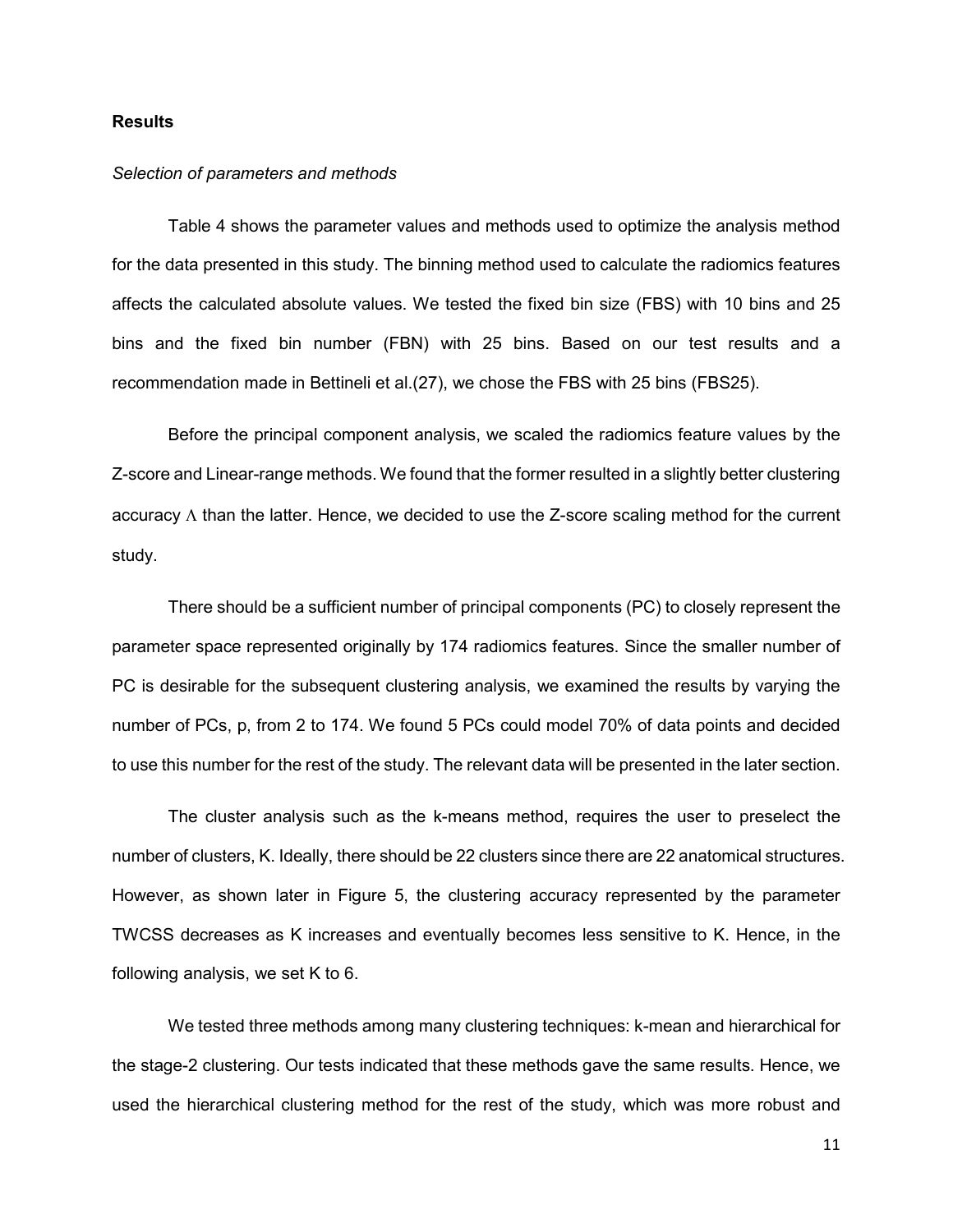informative than the k-means method. A significant disadvantage with the k-means algorithm is

its need to preselect the K value.

Table 4: Alternative analysis parameters and methods. The items in bold were selected for the remainder of the analyses.

| Method or parameters                                    | Tested options/methods/values |
|---------------------------------------------------------|-------------------------------|
| Bin type and numbers for radiomics feature calculations | FBS10, FBS25, FBN 32          |
| Scaling of radiomics feature values                     | Z-score                       |
|                                                         | Linear-range                  |
| The number of principal components, $p$                 | 2 to 174, 5                   |
| The number of subgroups, K                              | 2 to 22. 6 and 22             |
| Clustering methods for Stage-2                          | k-means                       |
|                                                         | hierarchical                  |
|                                                         | consensus clustering          |

## *Radiomics features of anatomical structures*

Table 2 lists the average volumes and average CT numbers of 22 anatomical structures. These were two of the radiomics features calculated by the SIBEX program (MorphologicalFeatures-Volume and IntensityDirect-Mean). The table also includes the function and tissue type of each anatomical structure.

The heatmap in Figure 3 shows the quantitative distribution of 174 radiomics features among all 1357 contours, which were reordered according to anatomical structures. One can visually confirm that some structures have different radiomics feature values from others. For example, 252 contours from the bottom of the diagram are GTV, CTV, or PTV. The parotids are from 253-319, and the mandibles are from 320-354. Parotid and mandible had radiomics values distributed very differently from GTV, CTV, and PTV. For example, the differences can be more clearly observed in Figures 4 (a), (b), and (c), which show the plots of radiomics feature values of the esophagus and oral cavity in comparison to GTV. A data point on the solid oblique line in Figure 4 means that two structures in the x and y-axes had the same feature values. The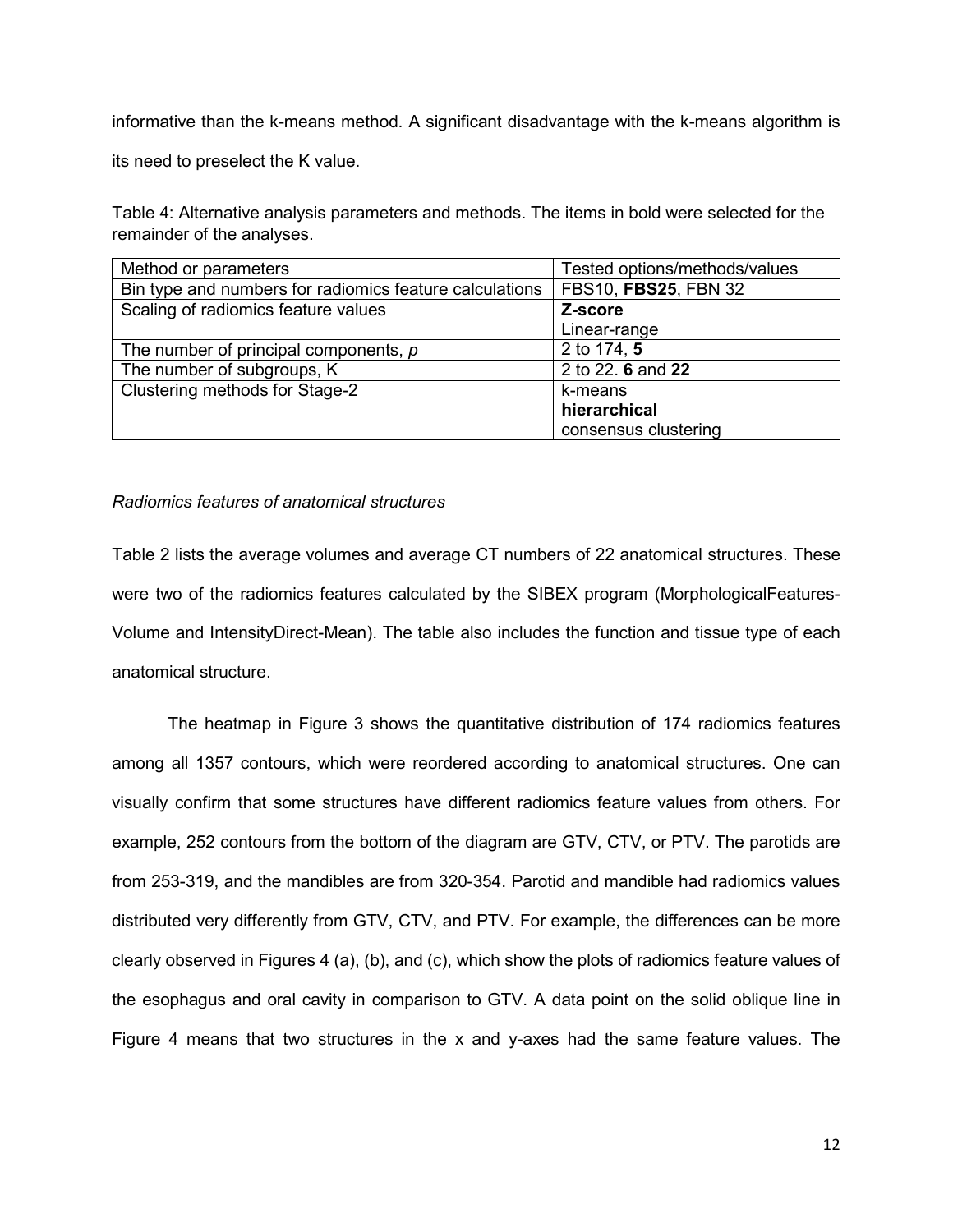distributions of points, each of which was one contour, showed apparent differences, but to different magnitudes among the anatomical structures.

Figure 3: Heatmap. 1357 anatomical contours in the horizontal axis and 174 radiomics features in the vertical axis.



Radiomics feature ID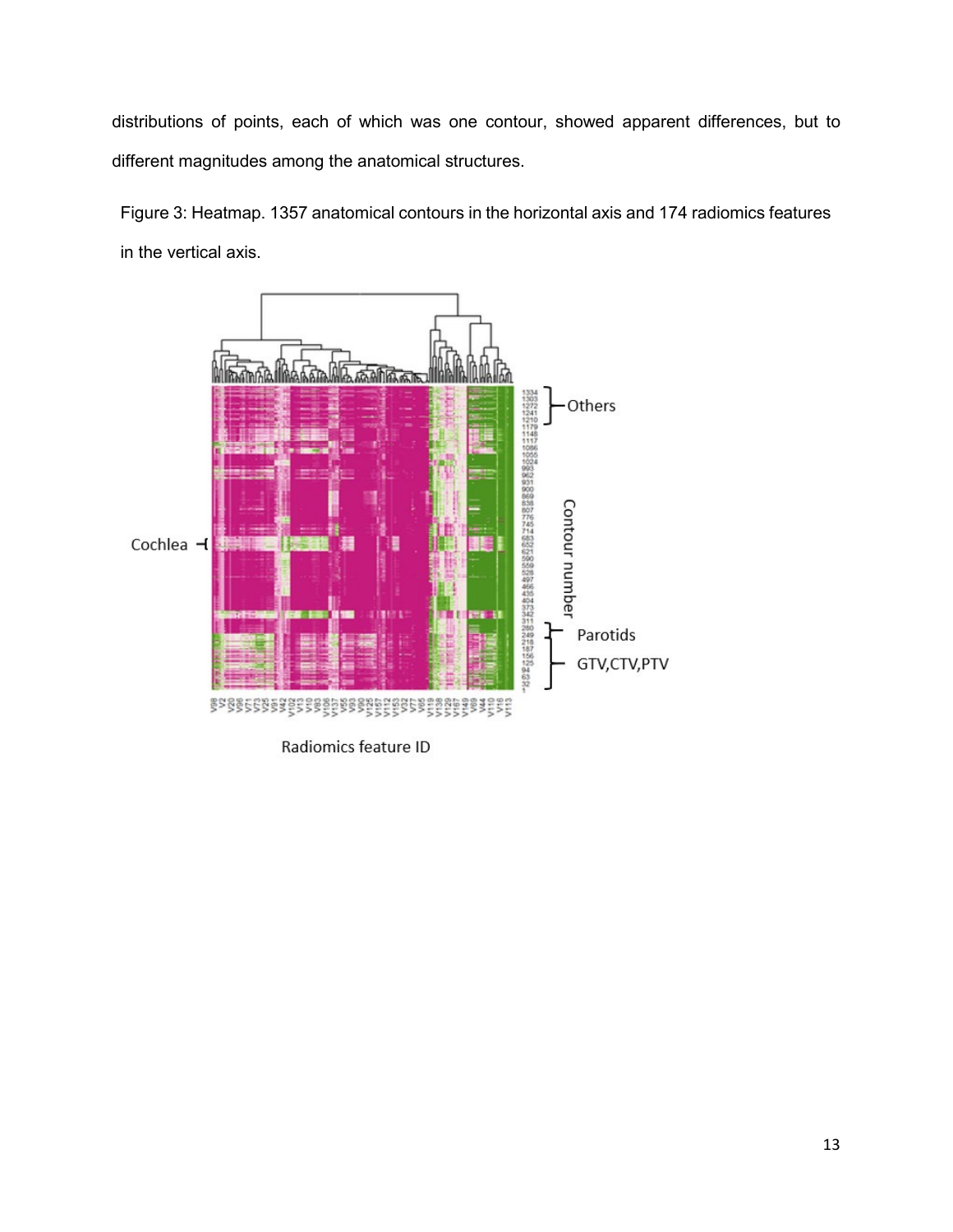

(a) GTV (X) vs. Esophagus (b) GTV (X) vs. Oral cavity (Y) (c) GTV (X) vs. Larynx (Y) (Y)



Figure 5: Total within clusters sum of squares (TWCCS) vs. the number of clusters

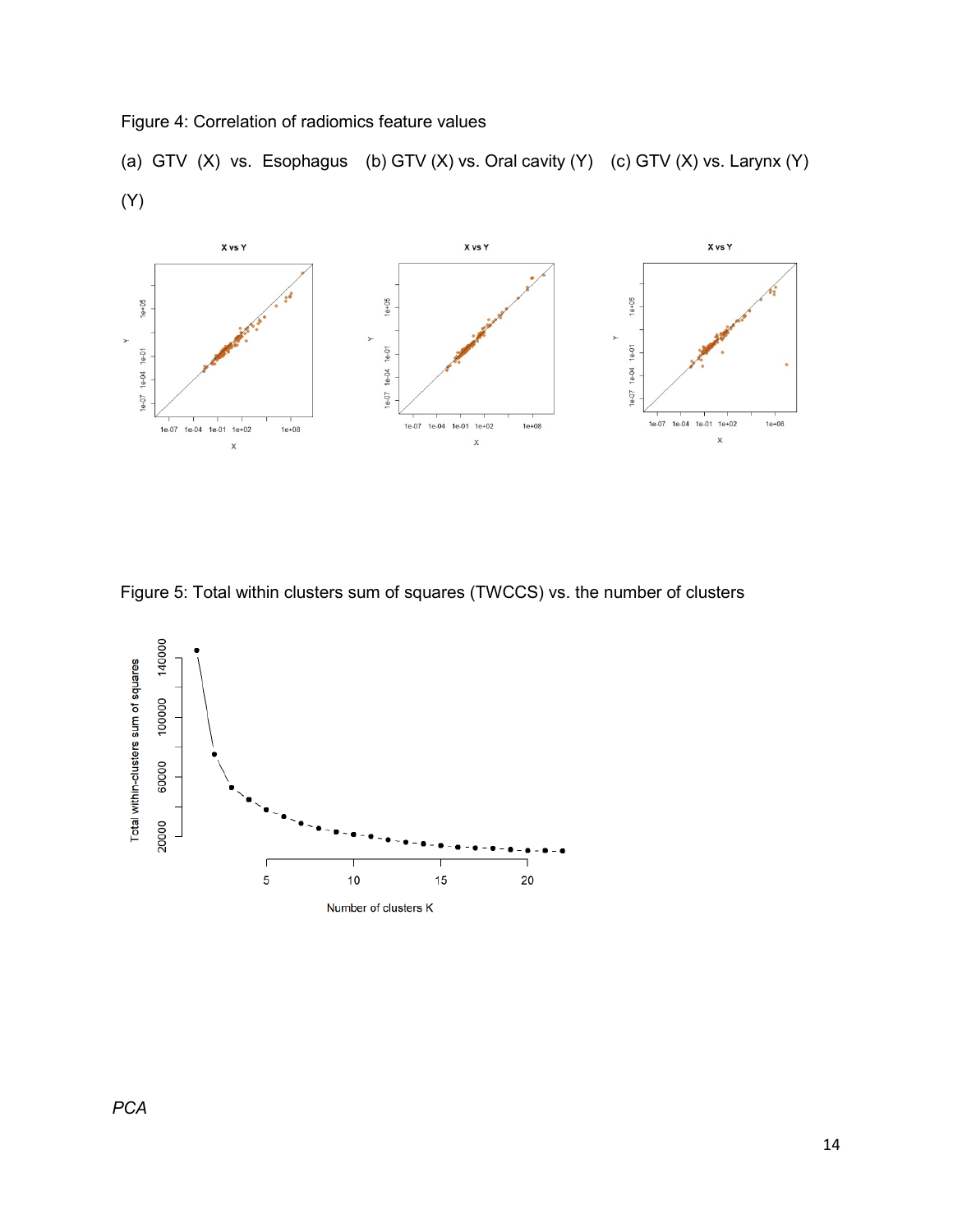A scatter plot of 1175 contours using the first two principal components, PC1, and PC2, is shown in Figure 6, where different colors indicate different anatomical structures. We can observe weak, but recognizable concentrations of some structures in a specific area in the figure. For example, GTV indicated by black dots are in the middle PC2 range, although those points widely spread out in the PC1 direction. PTV showed a distribution similar to GTV but in the lower PC2 area. Cochleae and mandible were clustered in specific regions of the plot.

Figure 6: 1175 contours plotted for the axes with the first two principal components



The scree plot in Figure 7 shows the percent variations or the proportion of variance explained (PVE) as a function of the number of the principal components. The graph indicates that the first few components may be sufficient for clustering contours. In particular, the five largest components accounted for 74% of the variation (or the cumulative proportion of 0.74). Hence, we chose five PCs for the stage-1 clustering analyses.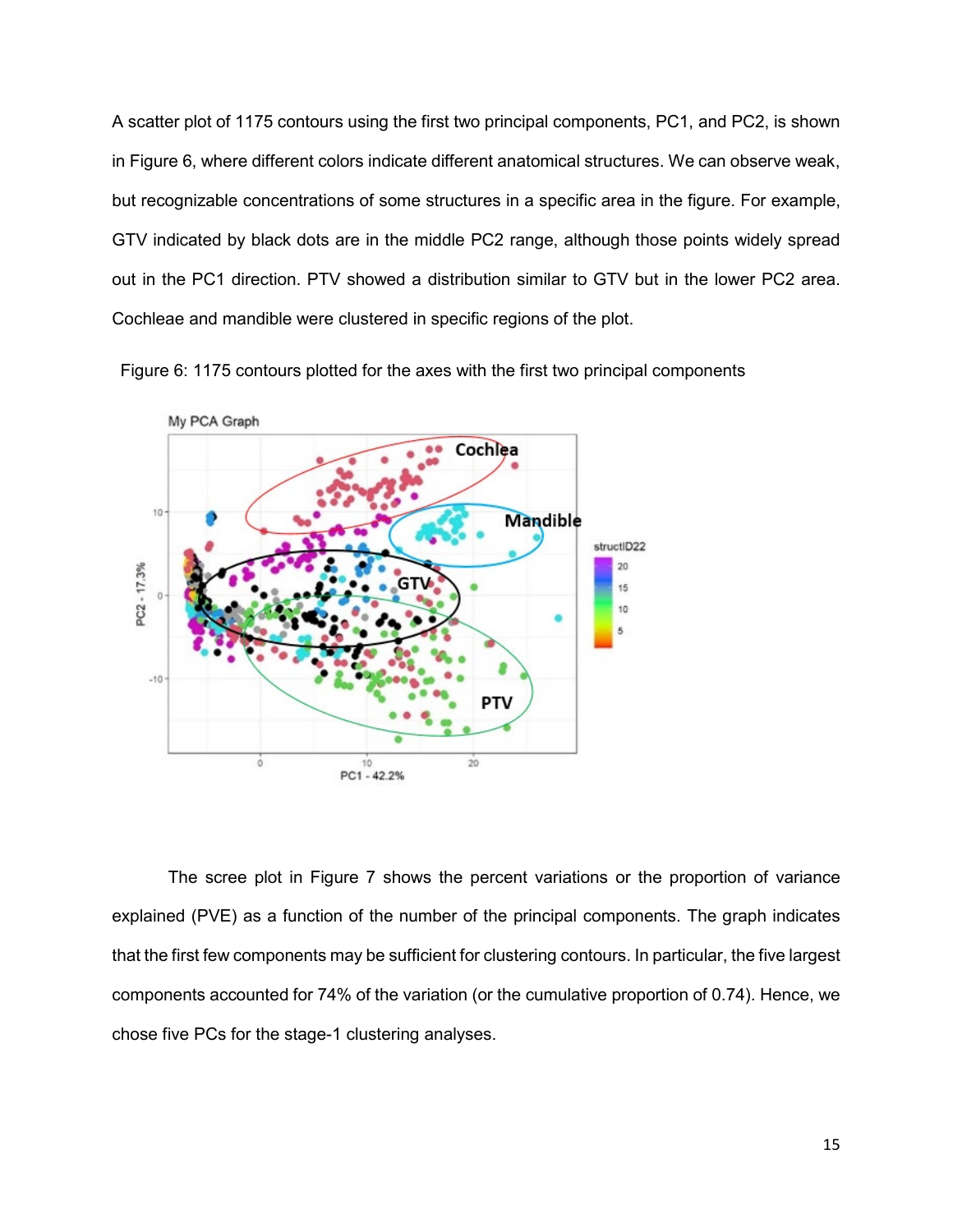

Figure 7: Scree plot: Percent Variation vs. the number of principal components

The PCA program ranked the radiomics features based on the importance of the radiomics features for good clustering. Table 5 shows the ten most important features. It is noted that the 7<sup>th</sup> feature was IntensityDirect/Mean, which was the mean CT numbers.

| Rank | Feature ID no. | Feature name                                    |
|------|----------------|-------------------------------------------------|
|      | 81             | IntensityDirect/ 90 <sup>th</sup> Percentile    |
| 2    | 117            | IntensityVolumeHistogram/ IntensityFolFrac 10   |
| 3    | 91             | IntensityDirect/ RootMeanSquare                 |
| 4    | 55             | GrayLevelRunLengthMatrix/ GrayLevelVariance     |
| 5    | 51             | GrayLevelRunLengthMatrix/ GLNonuniformityNorm   |
| 6    | 99             | IntensityHistogram/ 90 <sup>th</sup> Percentile |
| 7    | 74             | IntensityDirect/ Mean                           |
| 8    | 45             | GrayLevelRunLengthMatrix/ HighGLRunEmpha        |
| 9    | 47             | GrayLevelRunLengthMatrix/ ShortRunHighGLEmpha   |
| 10   | 156            | NeighborGLDependence/ HighGLCountEmpha          |

Table 5: Top 10 radiomics feature influencing PCs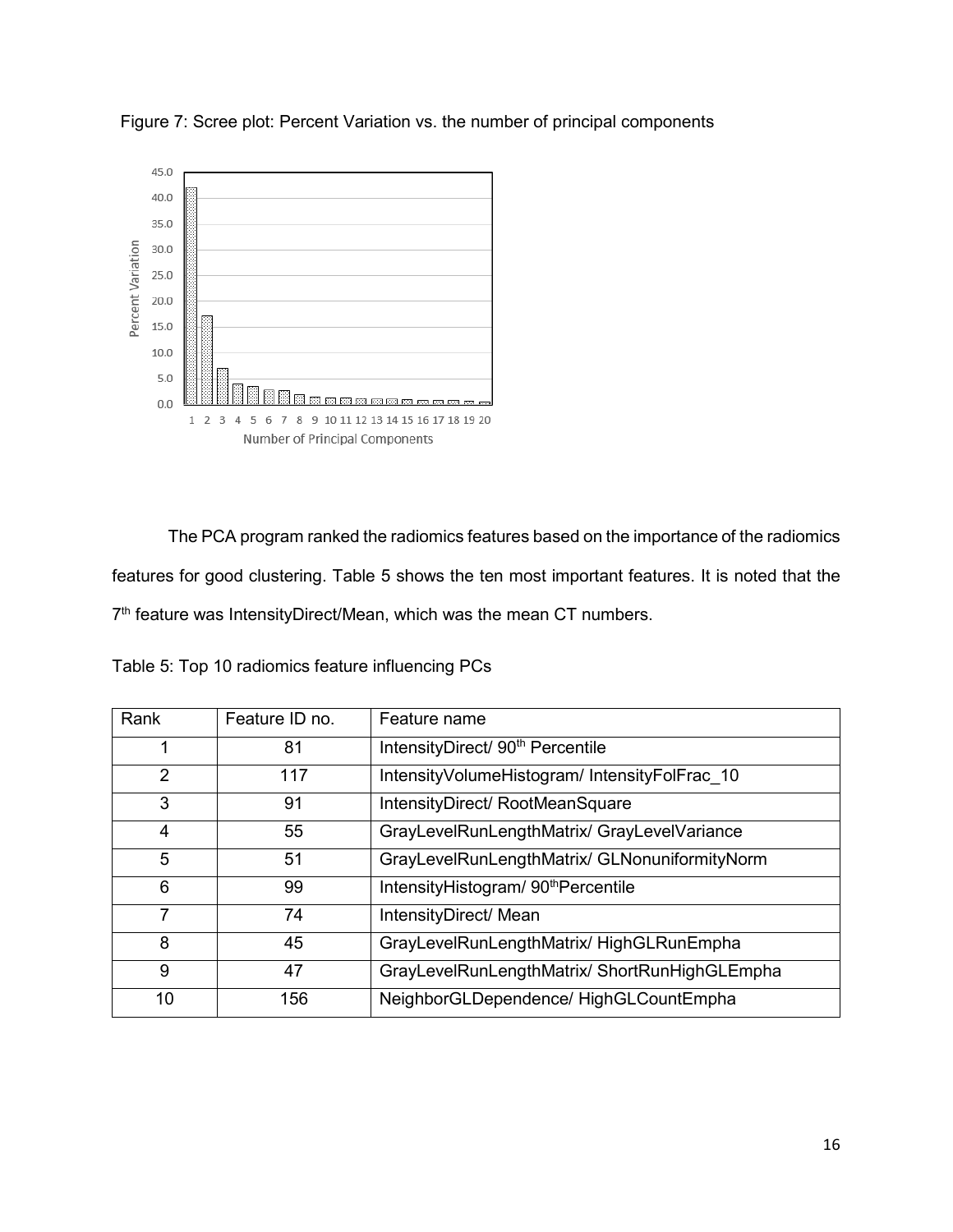#### *Stage-1*

First, the 1175 contours were clustered into 22 subgroups (or K=22) with the k-means clustering method with five PCs. Ideally, all elements or contours of each anatomical group should be in the same subgroup. Figure 8 presents the clustering results, where the horizontal axis indicates the 22 anatomical structures, and the vertical axis indicates the 22 subgroups or cluster groups. The red color shows almost all contours are assigned to a specific group. For example, the box at the crossing of structure #4 (parotids) and subgroup 4 has a reddish color, implying a sound performance of the algorithm in assigning the parotid contours to this subgroup. In fact, 53 out of 67 parotid contours were assigned to subgroup 4 (79.1% accuracy). Structure #5 (mandible) had an even higher accuracy with 30 out 35 correct assignments, or 85.7% accuracy. Contours with an accuracy higher than 90% were structures #6 (Eyes), #7 (Lens), #15 (Submandibular), #18 (Pituitary gland), and #19 (Thyroid gland). See Table 6 for the complete list. It is noted that the contours of tumors such as GTV, CTV, and PTV, were assigned to multiple subgroups. Some subgroups had contours belonging to several anatomical structures. For example, subgroup 9 included the contours of structure #8 (Lacrimal glands), #9 (Optic nerves), and #12 (Chiasm).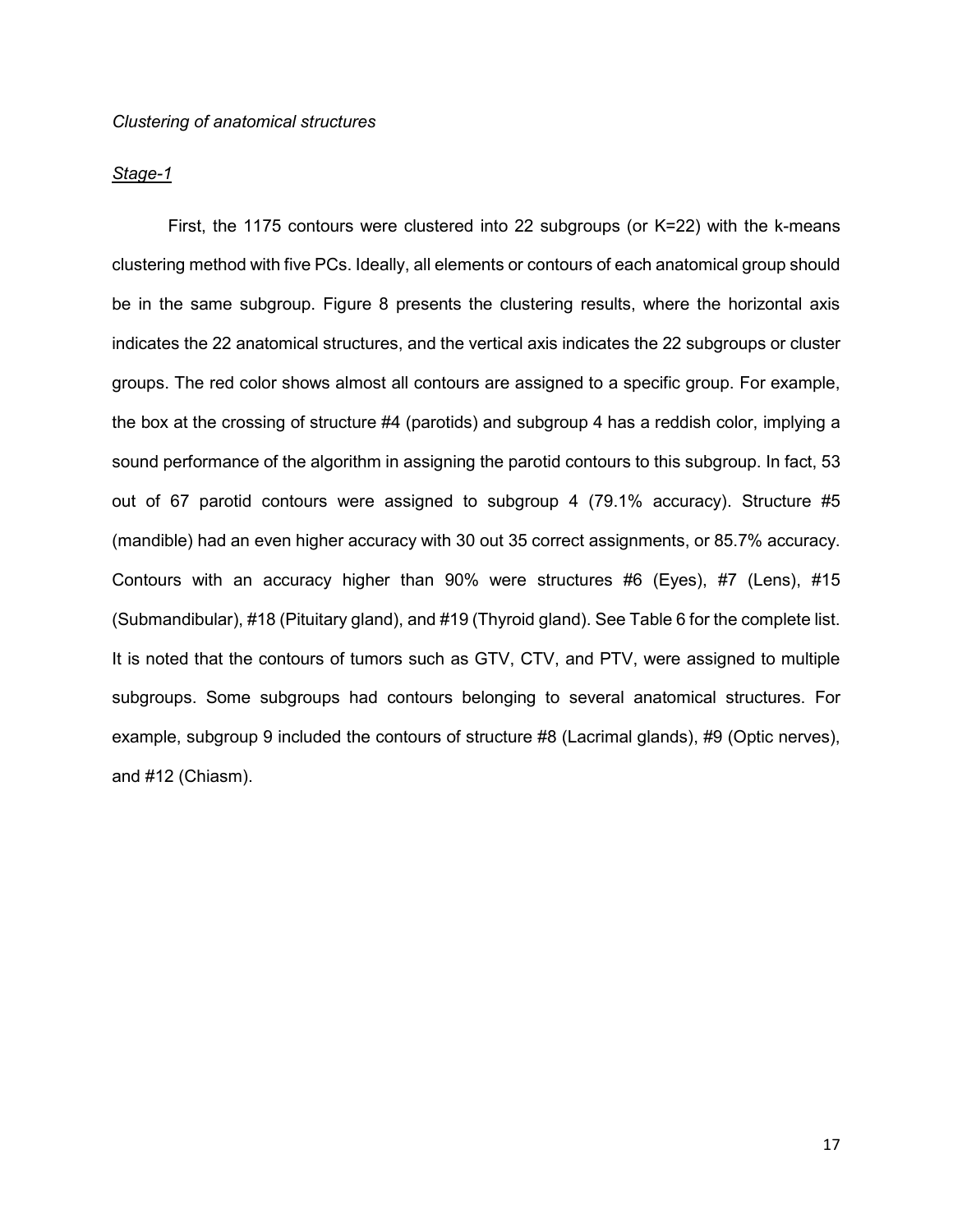Figure 8: Accuracy of clustering of 1175 contours of 22 anatomical structures to 22 subgroups



| No.            | <b>Structure Name</b> | Maximum %ratio |
|----------------|-----------------------|----------------|
| 1              | <b>GTV</b>            | 21.7%          |
| $\overline{2}$ | CTV                   | 25.0%          |
| 3              | <b>PTV</b>            | 26.3%          |
| 4              | Parotids              | 79.1%          |
| 5              | Mandibles             | 85.7%          |
| 6              | Eyes                  | 100.0%         |
| 7              | Lens                  | 96.9%          |
| 8              | Lacrimal glands       | 69.8%          |
| 9              | Optic nerves          | 63.5%          |
| 10             | Cochleae              | 89.4%          |
| 11             | Spinal cord           | 59.6%          |
| 12             | Chiasm                | 63.3%          |
| 13             | <b>Brainstem</b>      | 43.6%          |
| 14             | Temporal lobe         | 82.0%          |
| 15             | Submandibular         | 92.5%          |
| 16             | Lips                  | 26.7%          |
| 17             | Esophagus             | 55.2%          |
| 18             | Pituitary gland       | 100.0%         |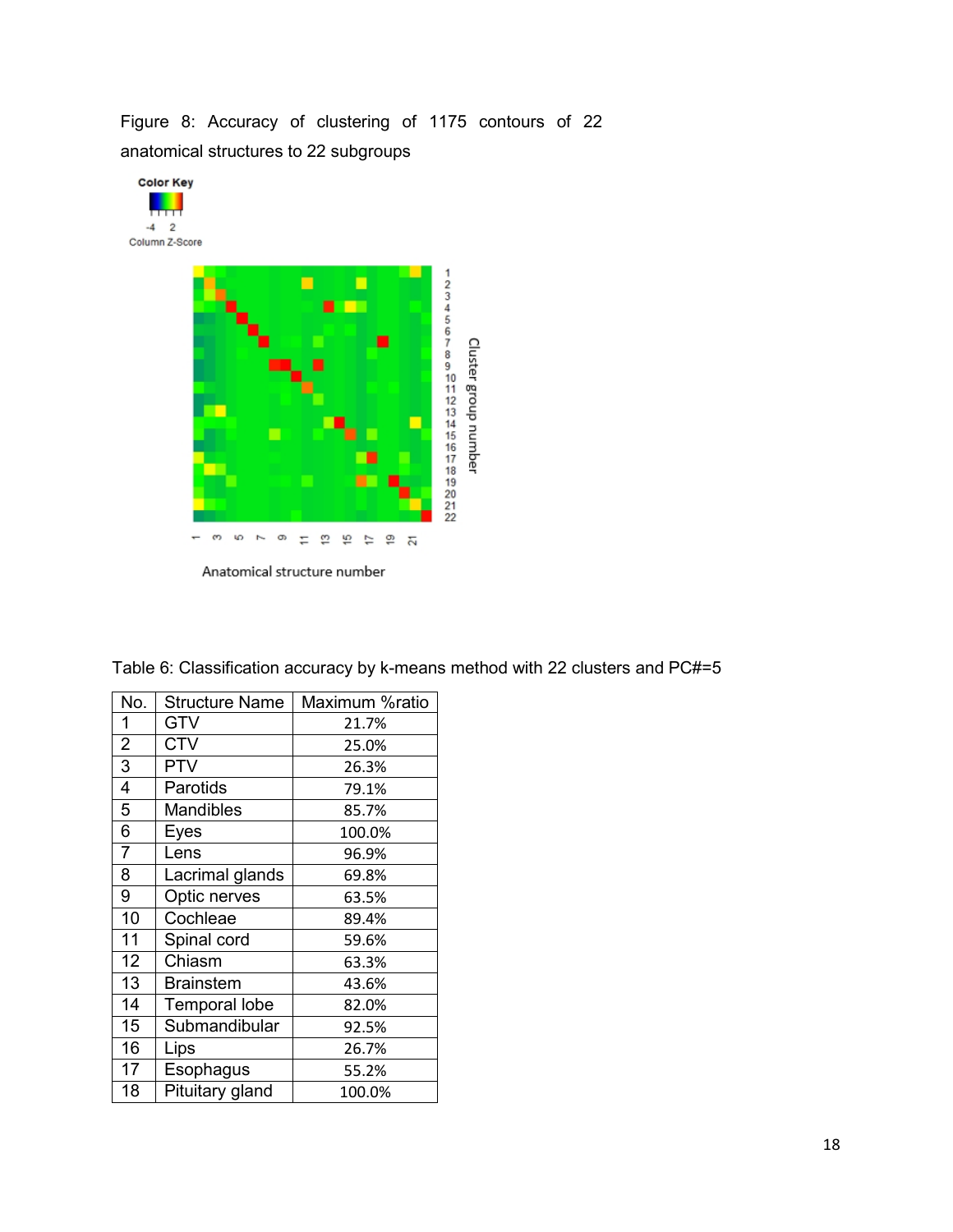| 19 | Thyroid gland | 96.3% |
|----|---------------|-------|
| 20 | Larynx        | 56.0% |
| 21 | Oral cavity   | 43.8% |
| 22 | TMJ           | 66.1% |

Next, we clustered 1175 contours into six structure groups (K=6) by the k-means method with 5 PCs. The Λ value of this clustering was 76.9%. Most of the 22 structures could not be classified into a single group, but the contours of one structure belonged to several subgroups. This can be seen in Figure 9, where the  $P_{i,k}$  of anatomical structure, i and the k-th subgroup defined by Eq. (1) are plotted using bar graphs for all 22 structures. It is noteworthy that structure #19 had all contours in subgroup 1 (red). The contours of structure #5 solely belonged to subgroup 2 (orange). Most of the contours of structures #6, #13, and #14 belonged to subgroup 3 (coral). The contours of structures #7 and 18 were in subgroup 4 (amber). Meanwhile, GTV was distributed over all six subgroups.



Figure 9: Probability distributions over six subgroups of 22 anatomical structures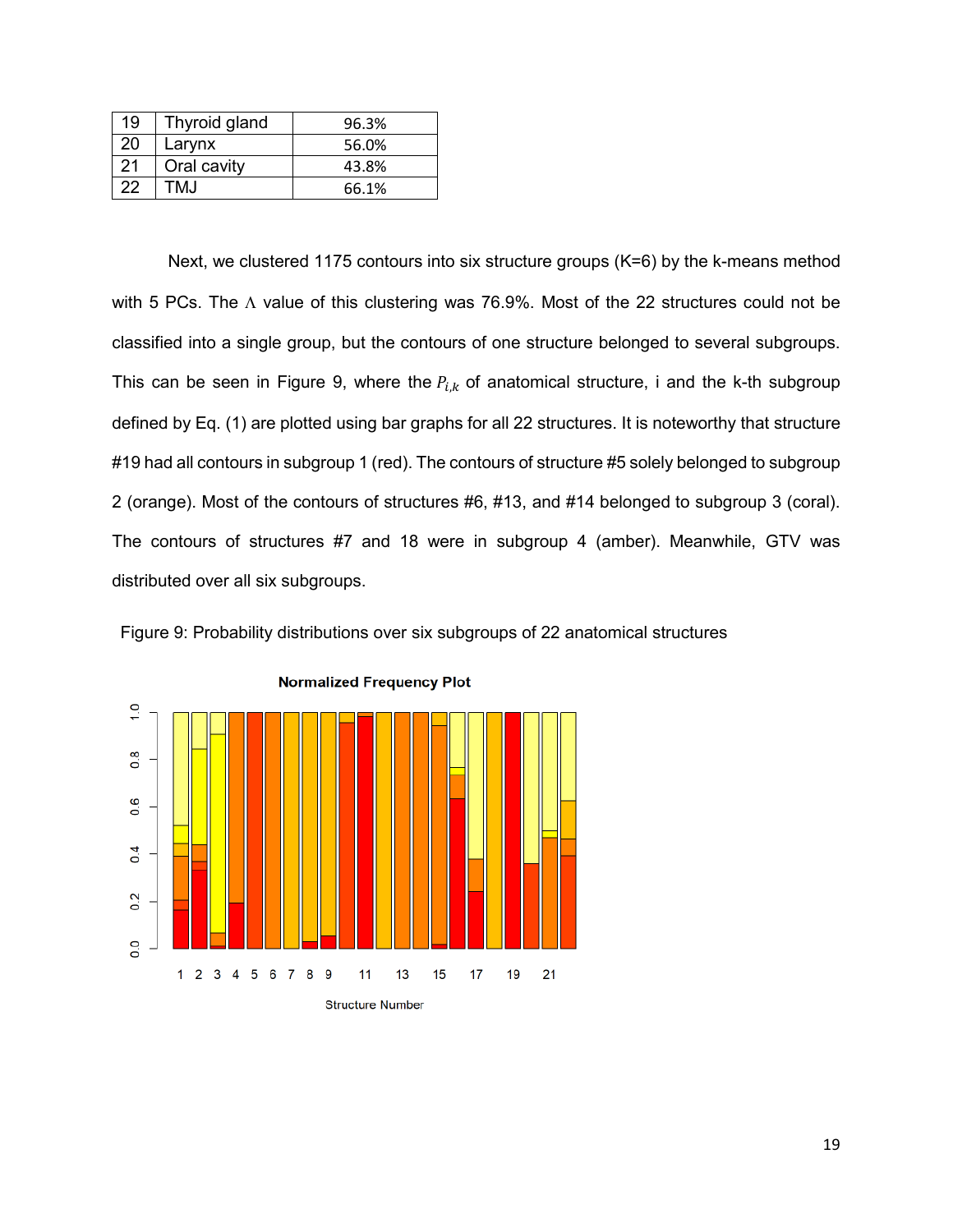### Stage-2

To classify 22 anatomical structures based on the data presented in Figure 9, we used the hierarchical clustering method (Stage 2 clustering). Here, 22 anatomical structures were assigned to one of six structure groups. The clustering result was expressed by a dendrogram shown in Figure 10. We can recognize six structure groups, considering the number of tree branches at the 3rd level indicated by a red horizontal line. Table 7 summarizes the clustering result where 22 anatomical structures were assigned to one of the six structure groups. The results show structures #1 (GTV), #17 (Esophagus), #20 (Larynx), #21 (Oral cavity), and #22 (TMJ) made up one structure group. Structures #5 (Mandible) and #10 (Cochleae), which contained bony tissue, could represent another structure group. Structures #2 (CTV) and #3 (PTV) formed the structure group 2. Furthermore, the dendrogram of Figure 10 tells that the parotids (#4) and submandibular (#15), which are salivary glands, were in the same structure group.

Table 7: Classification of 22 structure groups into six structure groups, which were obtained from level 3 of the dendrogram in Figure 10 (5 PCs)

| Structure group | Group members     | Avg. CT# [HU]   |
|-----------------|-------------------|-----------------|
|                 | 7, 8, 9, 12, 18   | $3.1 \pm 1.33$  |
| $\overline{2}$  | 5, 10             | $32.1 \pm 6.13$ |
| 3               | 4, 6, 13, 14, 15  | $4.2 \pm 1.47$  |
|                 | 1, 17, 20, 21, 22 | $25.0 \pm 4.55$ |
| 5               | 11, 16, 19        | $10.9 \pm 6.55$ |
| 6               | 2.3               | $33.6 \pm 8.09$ |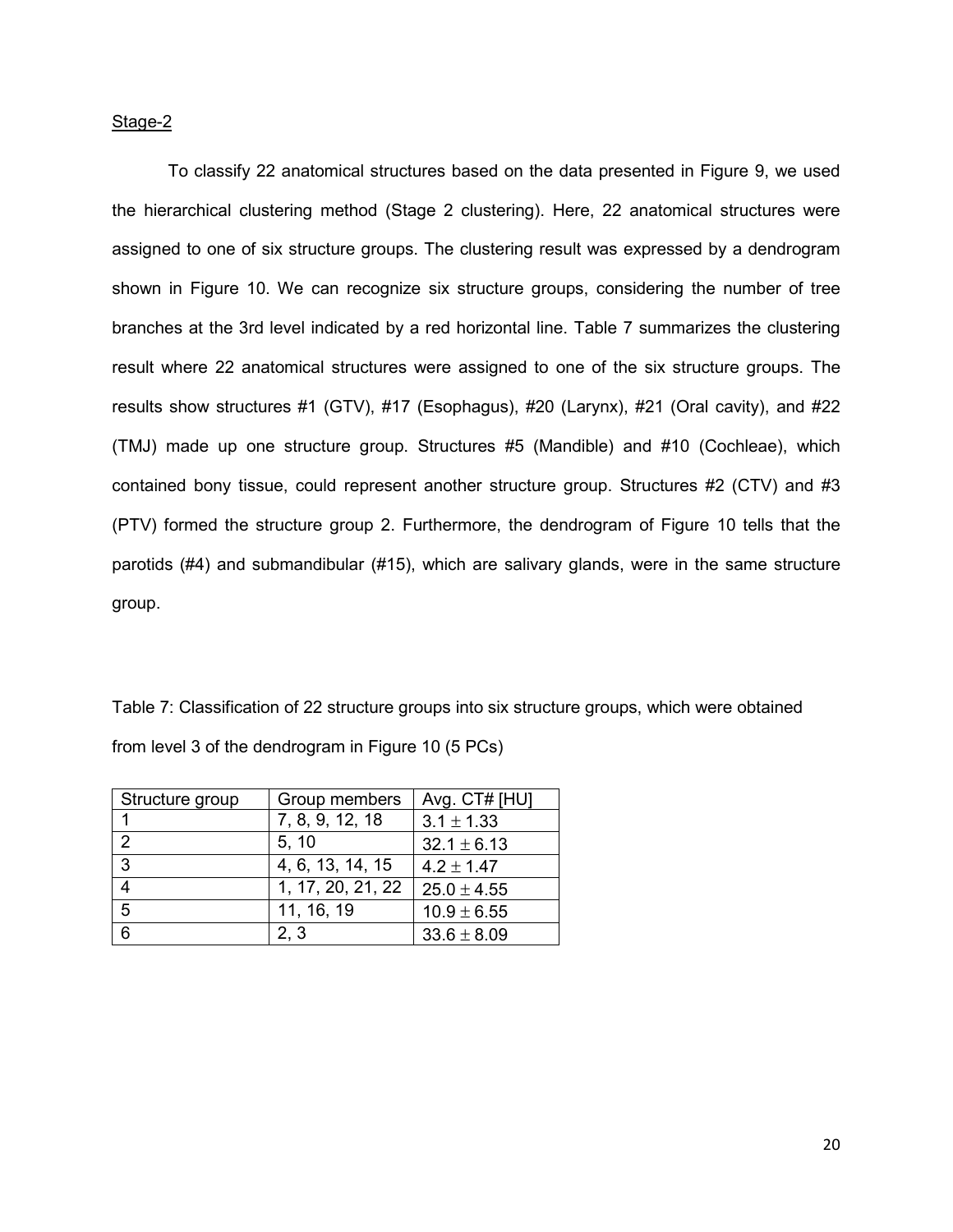#### Figure 10: Cluster dendrogram



### **Complete Linkage**

#### **Discussion**

The radiomics features of structures containing tumors, i.e., GTV, CTV, and PTV, were noticeably different from other structures containing only healthy tissue. In particular, CTV and PTV had common features distinguishable from others, as indicated by the formation of one structure group after the two-stage clustering.

The clustering using radiomics features successfully differentiated contours belonging to some anatomical structures. Among the 22 structures that we examined in this study, the contours of eight structures were grouped in the same subgroup with higher than 80% accuracy. Meanwhile, the algorithm failed with GTV, CTV, PTV, and Lips with an accuracy lower than 30%.

This study developed a two-stage clustering method to assign 1175 contours into structure groups. In Stage 1, the 1175 contours were clustered into K groups using five principal components derived from 174 radiomics features. The analysis showed that K=22 lead to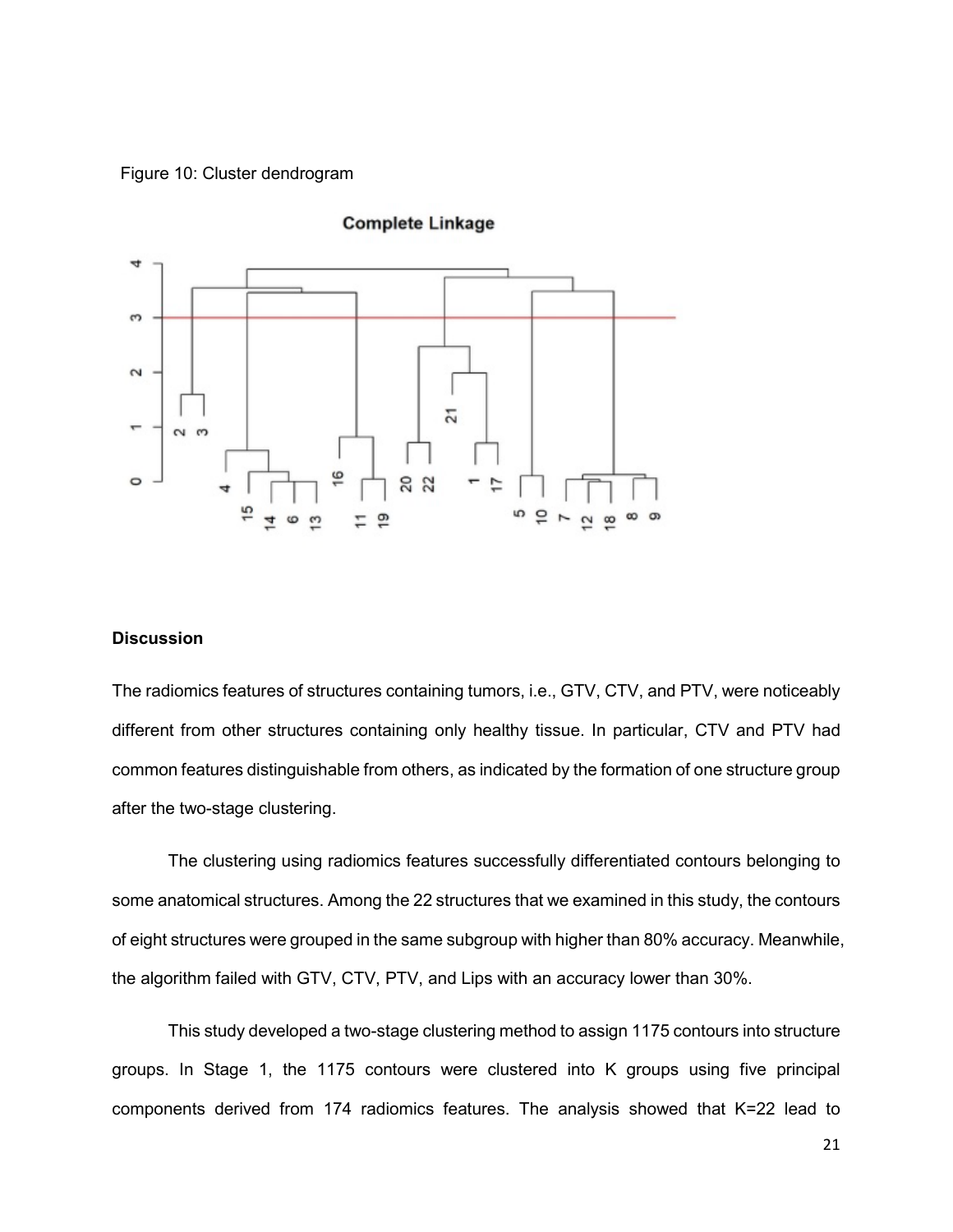sufficiently accurate clustering of contours into 22 structure groups. Furthermore, after clustering 1175 contours into six subgroups (K=6), we did the second clustering (Stage-2 clustering) to cluster 22 anatomical structures into six structure groups. The resulting cluster dendrogram showed that GTV, esophagus, and oral cavity belonged to the same structure group. CTV and PTV formed one independent structure group because these contours contain the GTV volume and surrounding tissue, including bony structures. Two bony anatomical structures of the mandible and cochleae formed one structure group. Three other structure groups consisted of several anatomic structures with some common features. The results could be partially explained by examining the anatomical structures' mass density. However, even the density is not only the characteristics common to the structures grouped in the same structure group. For example, as seen in Table 7, the average CT number of structure groups 2, 4, and 6 are similar, but those are created with different anatomical structures.

In a recent review paper, Larue et al. (33) briefly discusses applications of radiomics to normal tissue. The primary utility of normal tissue radiomics is to assess the change in normal tissue to injuries related to cancer treatment and development using a series of imaging studies. The current study opens a potentially new direction. One can use radiomics features strongly associated with the physiological and biological characteristics of normal tissue or organs to detect functional changes of the organs through images.

In this study, we used an unsupervised algorithm to classify anatomical contours. We can also use supervised ML algorithms such as support vector machines or even convolution neural networks to classify the contours into predefined categories and generate models for predicting the anatomical location from the CT images. Such a study could identify important radiomics features specific to each structure category.

22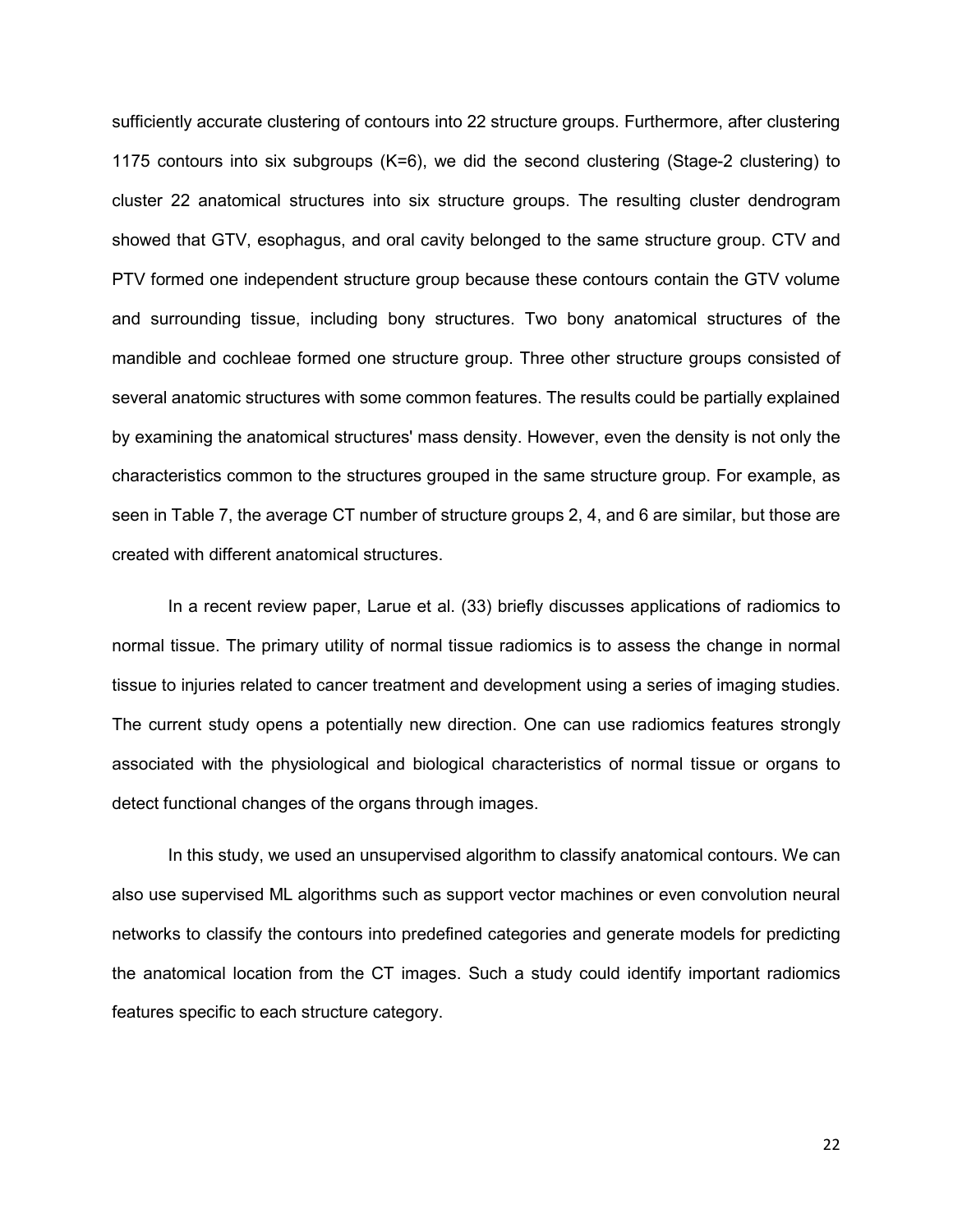## **Conclusions**

We showed that the CT radiomics exhibited recognizable differences among twenty-two anatomical structures in head and neck areas. The novel two-stage clustering algorithm could categorize the anatomical structures into subgroups, sharing common biological functions and tissue types. In conclusion, our results implied that the radiomics of CT images could help discover the differences of biological processes, microenvironment, and cellular structures among anatomical structures in the head and neck.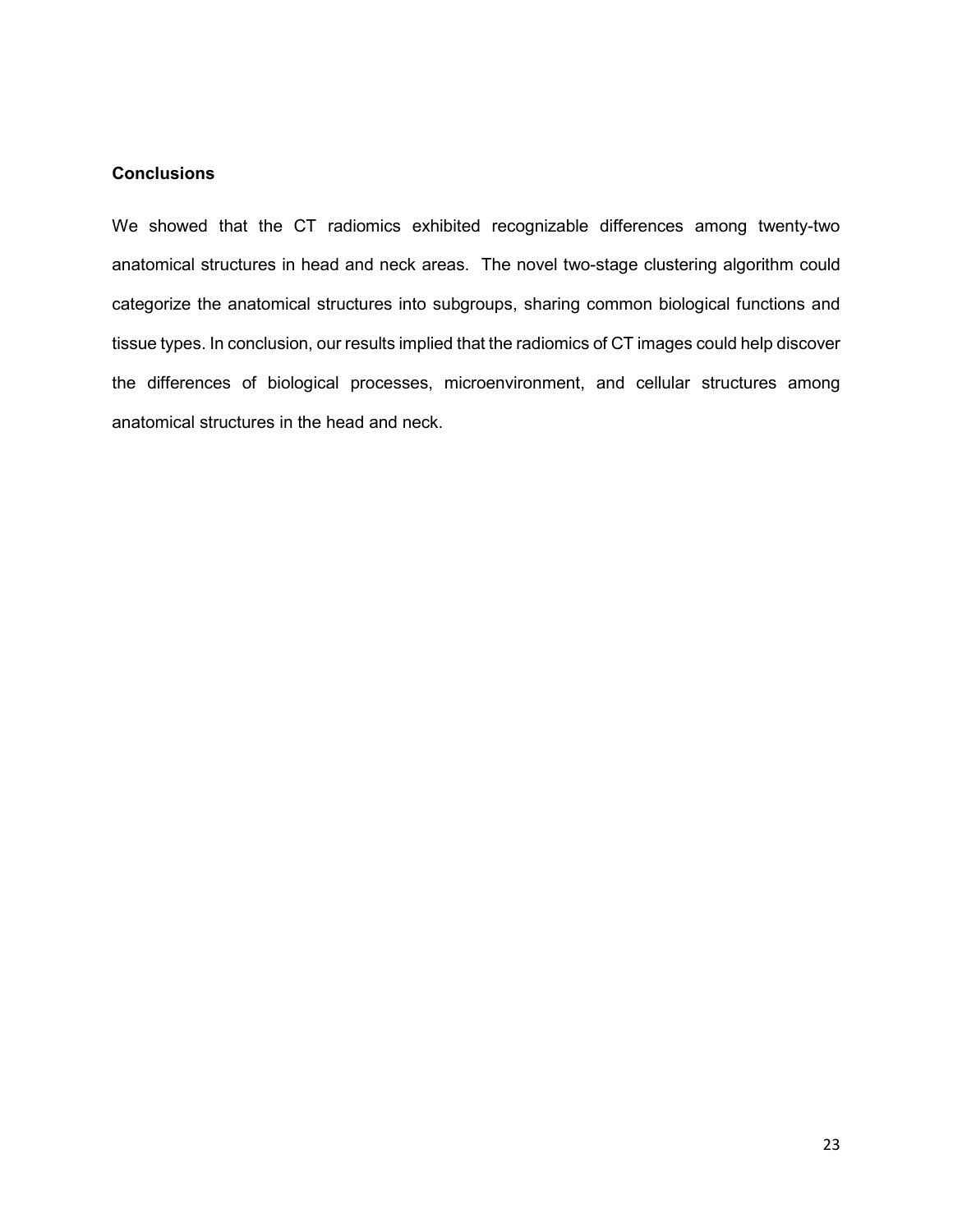Appendix-A: Complete list of radiomics features used for the current study

[Available upon request to the authors]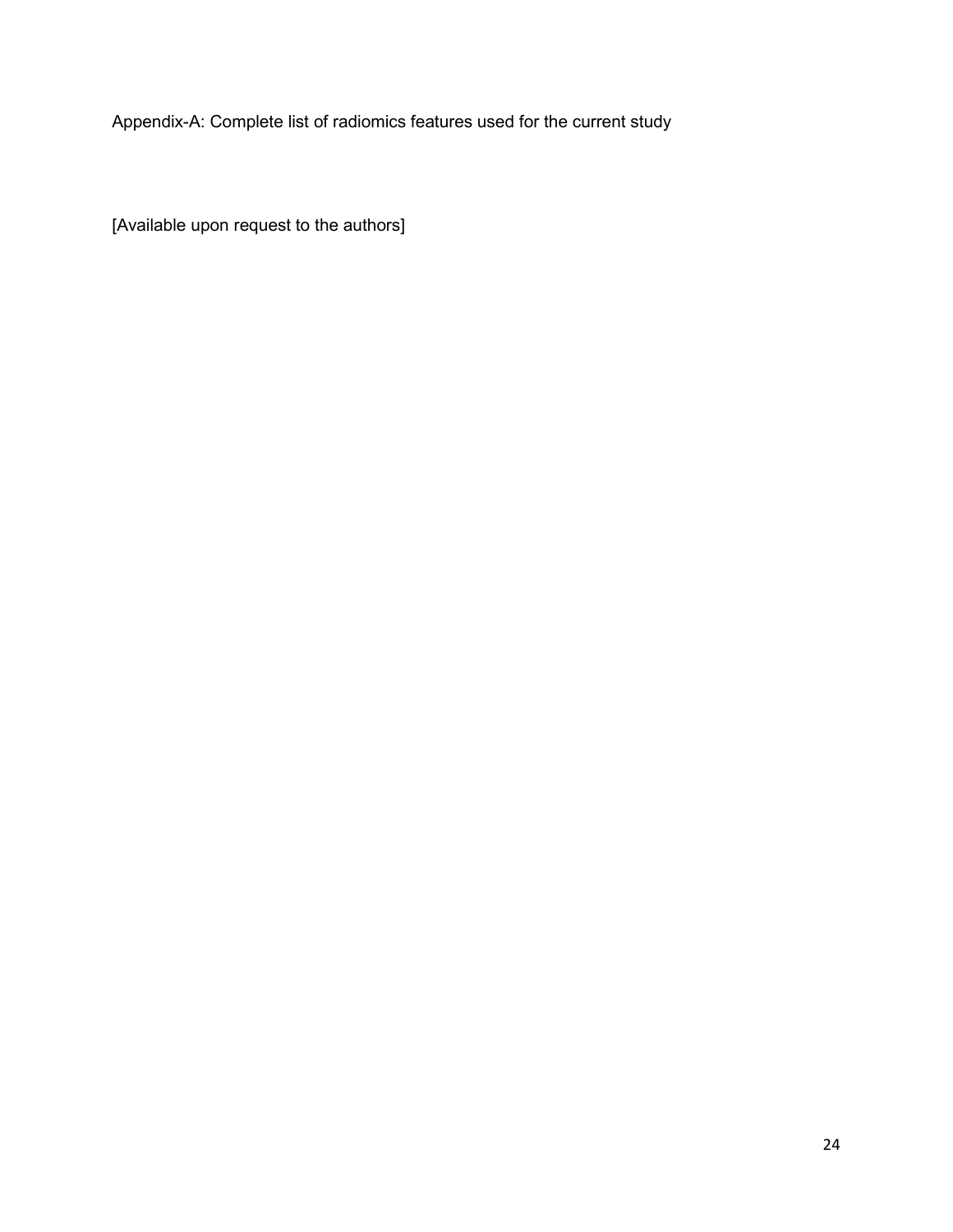## **Author's Note**

This study received ethical approval from the All India Institute of Medical Sciences, Institute Ethics Committee: IEC-87/07.02.2020, RP-04/2020. This is an IRB-approved retrospective study. All patient information was de-identified, and patient consent was not required.

# **Declaration of Conflicting Interests**

The authors declared no potential conflicts of interest for this article's research, authorship, and publication.

# **Funding**

The authors received no financial support for the research, authorship, and publication of this article.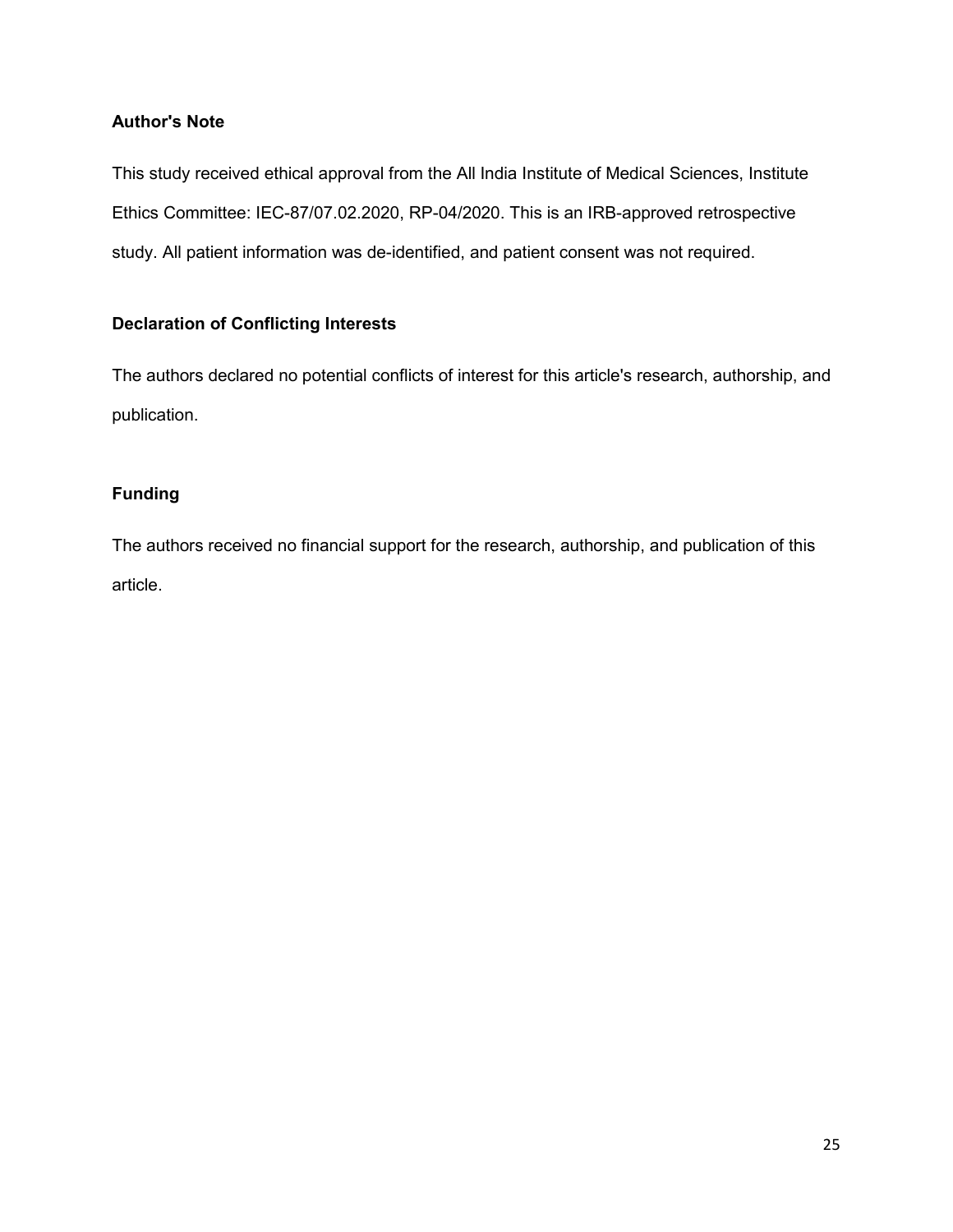### **References**

- 1. Fried DV, Tucker SL, Zhou S, Liao Z, Mawlawi O, Ibbott G, et al. Prognostic value and reproducibility of pretreatment CT texture features in stage III non-small cell lung cancer. Int J Radiat Oncol Biol Phys. 2014;90(4):834-42.
- 2. Cunliffe A, Armato SG, 3rd, Castillo R, Pham N, Guerrero T, Al-Hallaq HA. Lung texture in serial thoracic computed tomography scans: correlation of radiomics-based features with radiation therapy dose and radiation pneumonitis development. Int J Radiat Oncol Biol Phys. 2015;91(5):1048-56.
- 3. Parmar C, Leijenaar RT, Grossmann P, Rios Velazquez E, Bussink J, Rietveld D, et al. Radiomic feature clusters and prognostic signatures specific for Lung and Head & Neck cancer. Sci Rep. 2015;5:11044.
- 4. Coroller TP, Agrawal V, Narayan V, Hou Y, Grossmann P, Lee SW, et al. Radiomic phenotype features predict pathological response in non-small cell lung cancer. Radiotherapy and oncology : journal of the European Society for Therapeutic Radiology and Oncology. 2016;119(3):480-6.
- 5. van Timmeren JE, Leijenaar RTH, van Elmpt W, Reymen B, Oberije C, Monshouwer R, et al. Survival prediction of non-small cell lung cancer patients using radiomics analyses of conebeam CT images. Radiother Oncol. 2017;123(3):363-9.
- 6. Yu W, Tang C, Hobbs BP, Li X, Koay EJ, Wistuba, II, et al. Development and Validation of a Predictive Radiomics Model for Clinical Outcomes in Stage I Non-small Cell Lung Cancer. Int J Radiat Oncol Biol Phys. 2018;102(4):1090-7.
- 7. Shi L, He Y, Yuan Z, Benedict S, Valicenti R, Qiu J, et al. Radiomics for Response and Outcome Assessment for Non-Small Cell Lung Cancer. Technology in cancer research & treatment. 2018;17:1533033818782788-.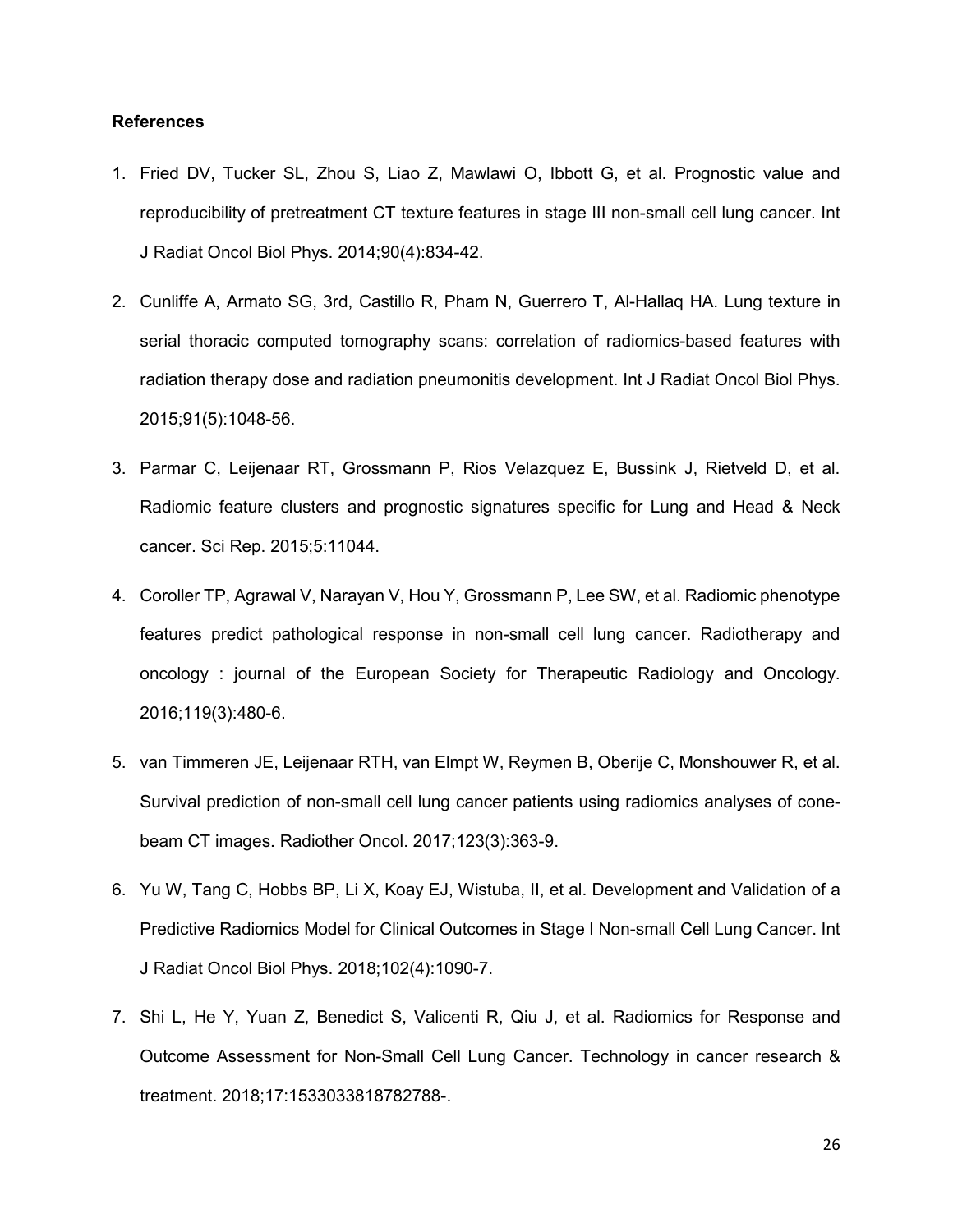- 8. Spraker MB, Wootton LS, Hippe DS, Ball KC, Peeken JC, Macomber MW, et al. MRI Radiomic Features Are Independently Associated With Overall Survival in Soft Tissue Sarcoma. Adv Radiat Oncol. 2019;4(2):413-21.
- 9. Hirose TA, Arimura H, Ninomiya K, Yoshitake T, Fukunaga JI, Shioyama Y. Radiomic prediction of radiation pneumonitis on pretreatment planning computed tomography images prior to lung cancer stereotactic body radiation therapy. Sci Rep. 2020;10(1):20424.
- 10. Zhai T-T, Langendijk JA, van Dijk LV, van der Schaaf A, Sommers L, Vemer-van den Hoek JGM, et al. Pre-treatment radiomic features predict individual lymph node failure for head and neck cancer patients. Radiotherapy and Oncology. 2020;146:58-65.
- 11. Kawahara D, Tang X, Lee CK, Nagata Y, Watanabe Y. Predicting the Local Response of Metastatic Brain Tumor to Gamma Knife Radiosurgery by Radiomics With a Machine Learning Method. Frontiers in oncology. 2020;10(3003):569461.
- 12. Mouraviev A, Detsky J, Sahgal A, Ruschin M, Lee YK, Karam I, et al. Use of radiomics for the prediction of local control of brain metastases after stereotactic radiosurgery. Neuro Oncol. 2020;22(6):797-805.
- 13. Tanadini-Lang S, Balermpas P, Guckenberger M, Pavic M, Riesterer O, Vuong D, et al. Radiomic biomarkers for head and neck squamous cell carcinoma. Strahlentherapie und Onkologie. 2020;196(10):868-78.
- 14. Able H, Wolf-Ringwall A, Rendahl A, Ober CP, Seelig DM, Wilke CT, et al. Computed tomography radiomic features hold prognostic utility for canine lung tumors: An analytical study. PLOS ONE. 2021;16(8):e0256139.
- 15. Hsu CY, Doubrovin M, Hua CH, Mohammed O, Shulkin BL, Kaste S, et al. Radiomics Features Differentiate Between Normal and Tumoral High-Fdg Uptake. Sci Rep. 2018;8(1):3913.

27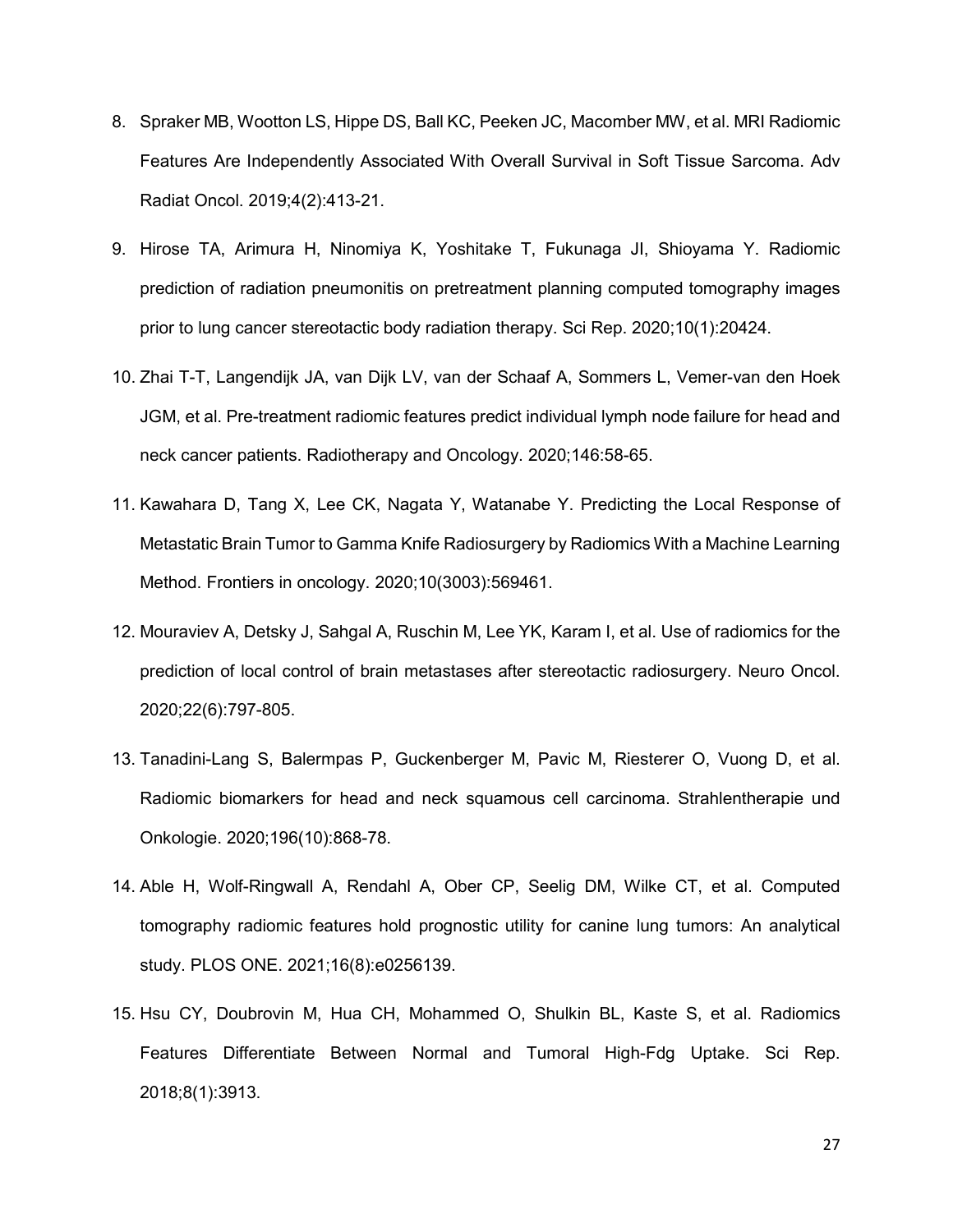- 16. Jiang X, Xie F, Liu L, Peng Y, Cai H, Li L. Discrimination of malignant and benign breast masses using automatic segmentation and features extracted from dynamic contrastenhanced and diffusion-weighted MRI. Oncol Lett. 2018;16(2):1521-8.
- 17. Aerts HJ, Velazquez ER, Leijenaar RT, Parmar C, Grossmann P, Carvalho S, et al. Decoding tumour phenotype by noninvasive imaging using a quantitative radiomics approach. Nat Commun. 2014;5:4006.
- 18. Li H, Zhu Y, Burnside ES, Huang E, Drukker K, Hoadley KA, et al. Quantitative MRI radiomics in the prediction of molecular classifications of breast cancer subtypes in the TCGA/TCIA data set. NPJ Breast Cancer. 2016;2:16012.
- 19. Peeken JC, Bernhofer M, Spraker MB, Pfeiffer D, Devecka M, Thamer A, et al. CT-based radiomic features predict tumor grading and have prognostic value in patients with soft tissue sarcomas treated with neoadjuvant radiation therapy. Radiother Oncol. 2019;135:187-96.
- 20. Romeo V, Cuocolo R, Ricciardi C, Ugga L, Cocozza S, Verde F, et al. Prediction of Tumor Grade and Nodal Status in Oropharyngeal and Oral Cavity Squamous-cell Carcinoma Using a Radiomic Approach. Anticancer Res. 2020;40(1):271-80.
- 21. Kobayashi K, Miyake M, Takahashi M, Hamamoto R. Observing deep radiomics for the classification of glioma grades. Sci Rep. 2021;11(1):10942.
- 22. Lee SH, Cho HH, Kwon J, Lee HY, Park H. Are radiomics features universally applicable to different organs? Cancer imaging : the official publication of the International Cancer Imaging Society. 2021;21(1):31.
- 23. Rosenstein BS, West CM, Bentzen SM, Alsner J, Andreassen CN, Azria D, et al. Radiogenomics: radiobiology enters the era of big data and team science. Int J Radiat Oncol Biol Phys. 2014;89(4):709-13.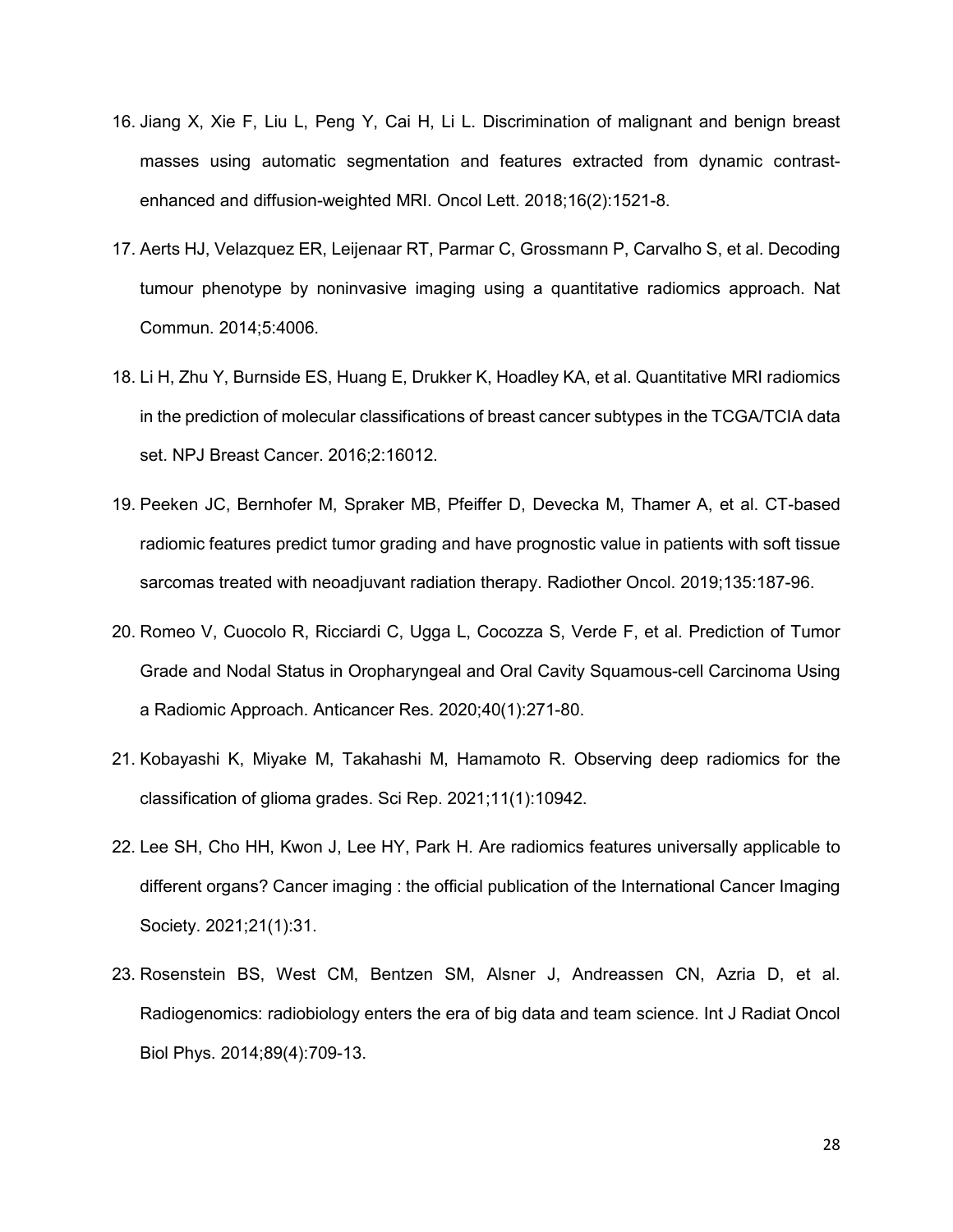- 24. Socarras Fernandez JA, Monnich D, Leibfarth S, Welz S, Zwanenburg A, Leger S, et al. Comparison of patient stratification by computed tomography radiomics and hypoxia positron emission tomography in head-and-neck cancer radiotherapy. Phys Imaging Radiat Oncol. 2020;15:52-9.
- 25. Tunali I, Tan Y, Gray JE, Katsoulakis E, Eschrich SA, Saller J, et al. Hypoxia-related radiomics predict immunotherapy response: A multi-cohort study of NSCLC. bioRxiv. 2020:2020.04.02.020859.
- 26. Wang JH, Wahid KA, van Dijk LV, Farahani K, Thompson RF, Fuller CD. Radiomic biomarkers of tumor immune biology and immunotherapy response. Clinical and Translational Radiation Oncology. 2021;28:97-115.
- 27. Bettinelli A, Branchini M, De Monte F, Scaggion A, Paiusco M. Technical Note: An IBEX adaption toward image biomarker standardization. Medical physics. 2020;47(3):1167-73.
- 28.Zwanenburg A, Leger S, Vallières M, Löck S. Image biomarker standardisation initiative (IBSI). arXiv [Internet]. 2019 December 01, 2016:[arXiv:1612.07003 p.]. Available from: [https://ui.adsabs.harvard.edu/abs/2016arXiv161207003Z.](https://ui.adsabs.harvard.edu/abs/2016arXiv161207003Z)
- 29. James G, Witten D, Hastie T, Tibshirani R. An Introduction to Statistical Learning with Applications in R. New York, NY: Springer; 2017.
- 30. Monti S, Tamayo P, Mesirov J, Golub T. Consensus Clustering: A Resampling-Based Method for Class Discovery and Visualization of Gene Expression Microarray Data. Machine Learning. 2003;52(1):91-118.
- 31. Wilkerson MD, Hayes DN. ConsensusClusterPlus: a class discovery tool with confidence assessments and item tracking. Bioinformatics. 2010;26(12):1572-3.
- 32. Team RC. R: A language and environment for statistical computing. Vienna, Austria: R Foundation for Statistical Computing; 2003.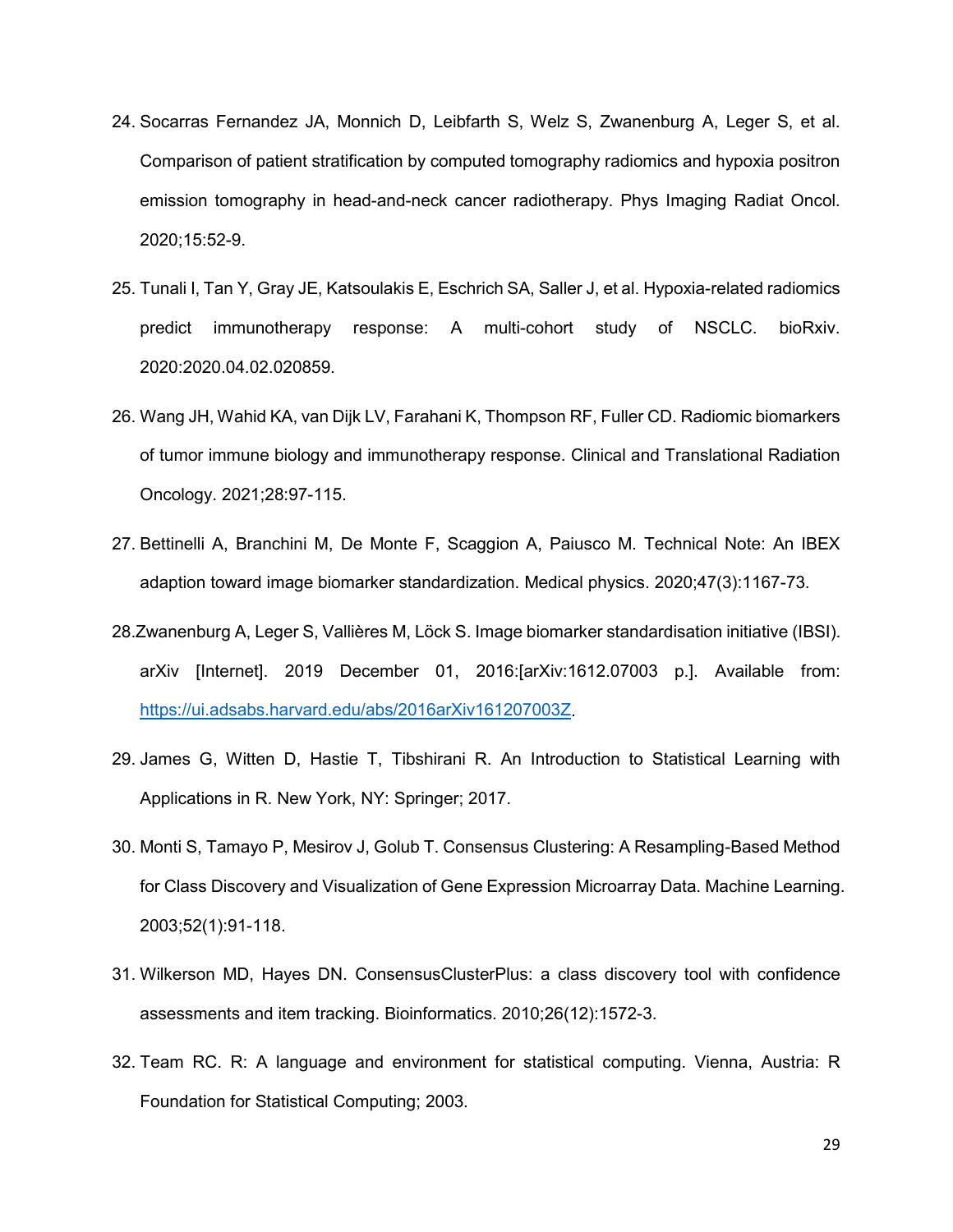33. Larue RT, Defraene G, De Ruysscher D, Lambin P, van Elmpt W. Quantitative radiomics studies for tissue characterization: a review of technology and methodological procedures. The British journal of radiology. 2017;90(1070):20160665.